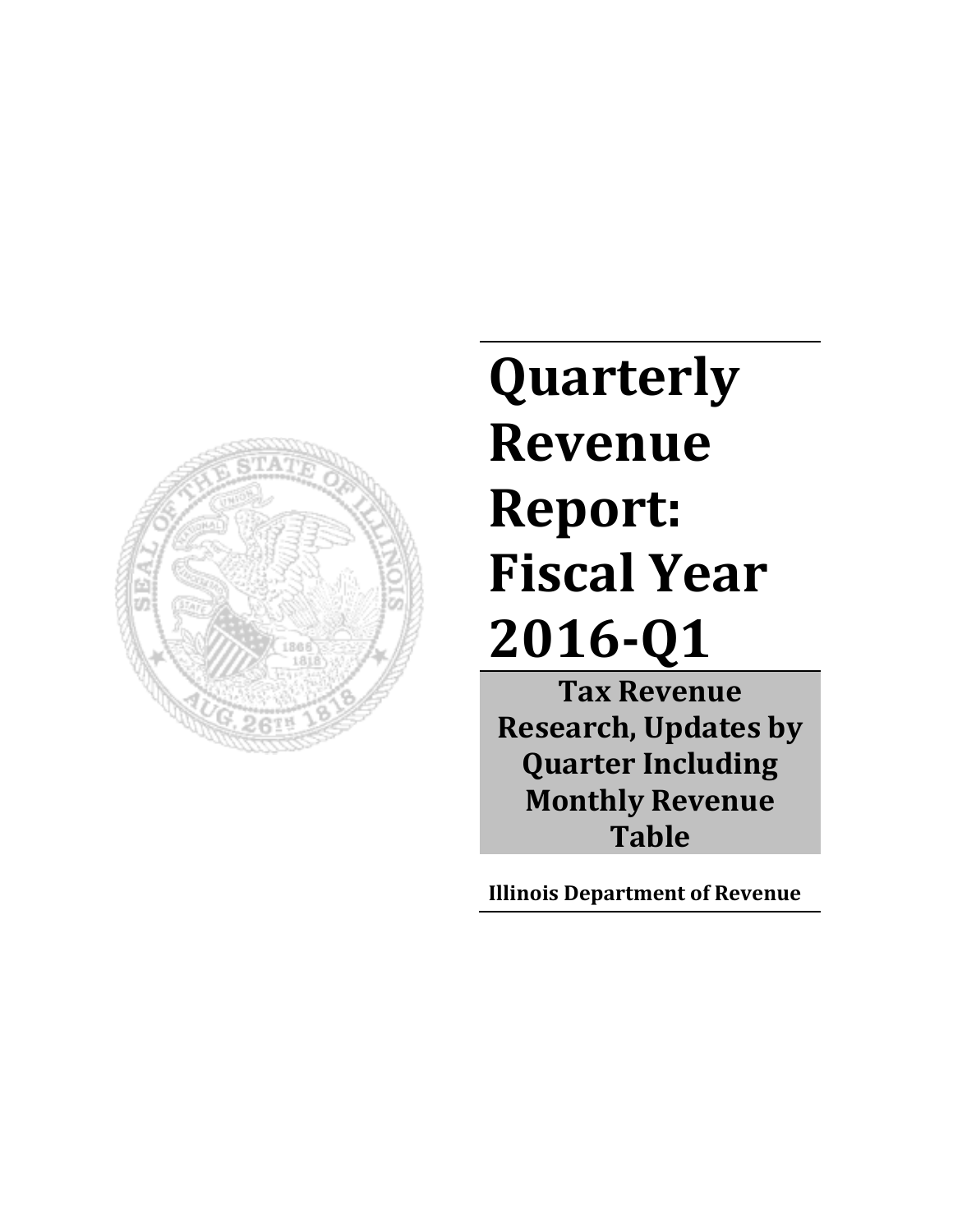| <b>Economic Reports</b>                             | Page    |
|-----------------------------------------------------|---------|
| National Economy                                    | 3<br>.  |
| Illinois Economy                                    | 7<br>.  |
|                                                     |         |
| <b>Income Tax Reports</b>                           |         |
| Individual Income Tax (IIT)                         | .<br>9  |
| Corporate Income Tax (CIT)                          | 10<br>. |
|                                                     |         |
| <b>Sales &amp; Excise Tax Reports</b>               |         |
| Sales & Use Tax                                     | 11<br>. |
| <b>Public Utilities Taxes</b>                       | 12<br>. |
| Liquor Tax                                          | 13<br>. |
| <b>Motor Fuel Taxes</b>                             | 14<br>. |
| Cigarette and Cigarette Use Taxes                   | 15<br>. |
| <b>Other Tobacco Products Tax</b>                   | 15<br>. |
| Hotel Operators' Occupation Tax (HOOT)              | 16<br>. |
| <b>Estate Tax</b>                                   | 18<br>. |
| Real Estate Transfer Tax (RETT)                     | 19<br>. |
|                                                     |         |
| <b>Appendix</b>                                     |         |
| Comparison with Last Fiscal Year and IDOR Forecasts | 21<br>. |
| US & Illinois Employment                            | 22<br>. |
|                                                     |         |
| <b>Acknowledgements</b>                             | 23<br>. |
|                                                     |         |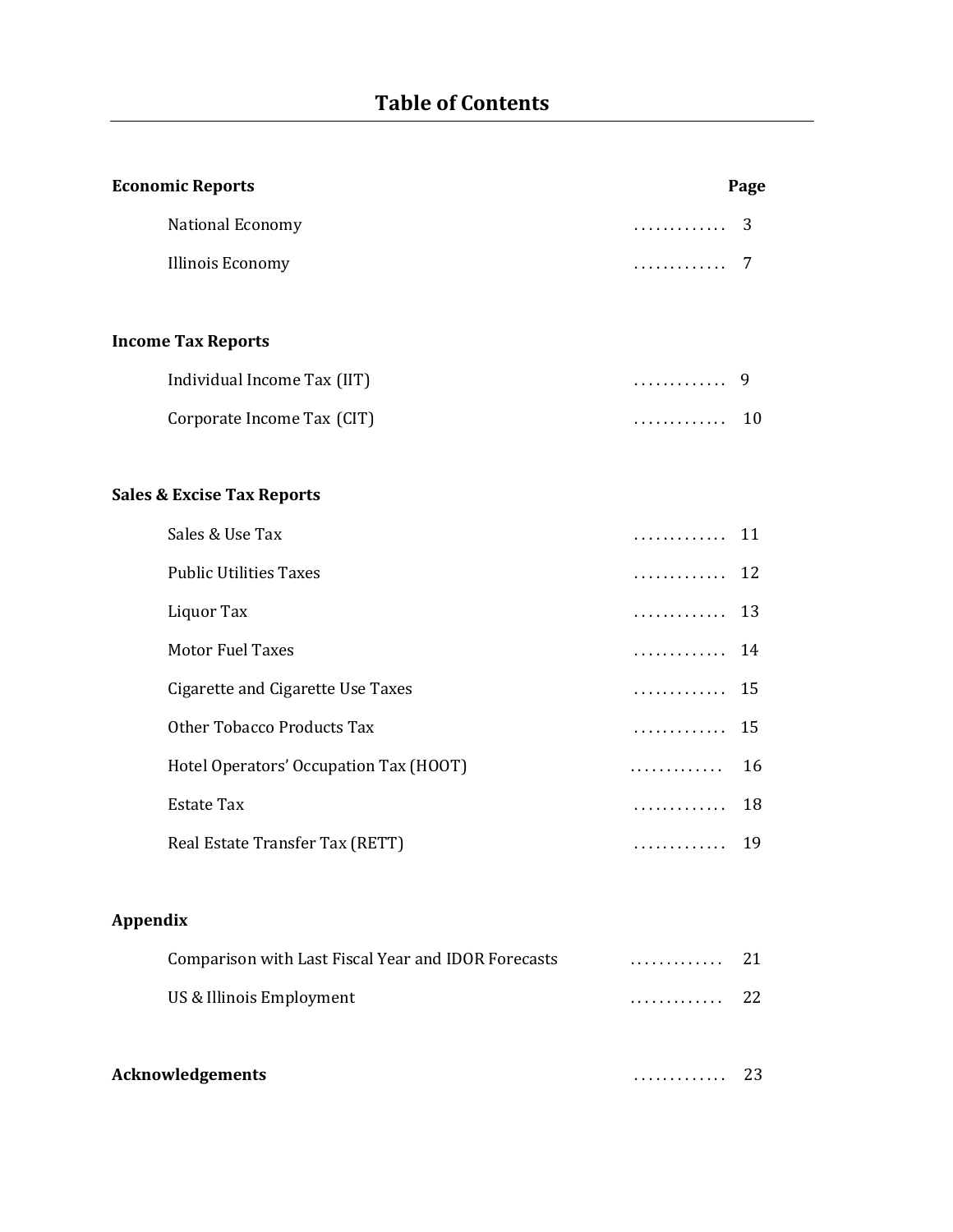## **National Economy**

## **Banking and Credit Markets**

The Federal Open Market Committee (FOMC) continue[d](#page-2-0) its policy of a federal funds interest rate target range between zero percent and  $\frac{1}{4}$  percent.<sup>1</sup> Economists and financial institutions are trying to determine when the FOMC will start moving its target rate upward. The FOMC's statements provide no clarity on timing but rather say the committee will "raise the target range for the federal funds rate when it has seen some further improvement in the labor market and is reasona[bl](#page-2-1)y confident that inflation will move back to its 2 percent objective over the medium term."2 But one week after this statement and the vote keeping the federal funds rate at effectively zero, Fed Chair Janet Yellen told an audience at the University of Massachusetts "Most FOMC participants, including myself, currently anticipate that achieving these conditions will likely entail an initial increase in the federal funds rate later this year, followed by a gradual pace of tightening thereafter."[3](#page-2-2)

Ms. Yellen's statement was made before disappointing September jobs numbers were released (more below). Notwithstanding weak employment growth many people still expect the target rate to rise. Economist Robert Perli of Cornerstone Macro LLC was quoted by Bloomberg [sa](#page-2-3)ying, "The Fed will not throw in the towel on this year." Perli expects rates to rise in December.4 JP Morgan Chase & Co Chief Economist Michael Feroli agreed, sayin[g t](#page-2-4)he weak employment numbers don't "necessarily takes the Fed off track for December."5 While many economists are quite confident interest rates will rise in 2015, the financial markets indicate otherwise. Futures data compiled by Bloomberg suggest there is only a 37-percent chance of a federal funds rate increase at the December meeting.[6](#page-2-5)

The July Senior Loan Officer's Survey on Bank Lending Practices once again reported little change in commercial and industrial lending (C&I) standards for the three-month period. Some banks reported stronger demand for C&I loans across a broad range of categories. Demand growth is being driven by a need for accounts receivable, mergers or acquisitions, investment in plant or equipment or inventories. Commercial real estate (CRE) lending remained largely unchanged from the first quarter. Demand for CRE loans on balance change ver[y](#page-2-6) little with some banks reporting stronger demand while others reported weaker demand.<sup>7</sup>

Banks have started easing lending standards of residential real estate lending with the exception of insured loans and subprime loans. Demand for residential real estate loans is strengthening across a wide range of banks for a large variety of home purchases.[8](#page-2-7)

<span id="page-2-0"></span><sup>&</sup>lt;sup>1</sup> Federal Open Markets Committee, Press Release, September 17<sup>th</sup> 2015

<http://www.federalreserve.gov/newsevents/press/monetary/20150917a.htm>

<span id="page-2-2"></span><span id="page-2-1"></span><sup>2</sup> Ibid

<sup>3</sup> Duncan, Ellie, "US interest rate rise likely in 2015, says Fed chief," *FT Advisor*, September 25, 2015

http://www.ftadviser.com/2015/09/25/investments/north-america/us-interest-rate-rise-likely-in-says-fed-chief-UNieacEAGMUkslBUibjxzL/article.html

<span id="page-2-3"></span><sup>4</sup> Matthews, Steve and Miller, Richard, "Jobs Report Dims But Doesn't Kill Chances of 2015 Fed Rate Hike", *Bloomberg*, October 2, 2015 http://finance.yahoo.com/news/jobs-report-dims-doesnt-kill-

<sup>160927457.</sup>html;\_ylt=A0LEVyEixhJW9IgAJqBXNyoA;\_ylu=X3oDMTByMjB0aG5zBGNvbG8DYmYxBHBvcwMxBHZ0aWQDBHNlYwNz Yw--

<span id="page-2-4"></span><sup>5</sup> Ibid

<span id="page-2-5"></span><sup>6</sup> Goodman, Wes and Scaggs, Alexandra, "Fed Rate-Increase Odds Drop to 10%for October, Futures Show" *Bloomberg*, October 4, 2015 http://www.bloomberg.com/news/articles/2015-10-05/fed-odds-drop-to-10-for-october-as-el-erian-says-maybe-in-2015

<span id="page-2-6"></span><sup>7</sup> The July 2015 Senior Loan Officer Opinion Survey on Bank Lending Practices,

<http://www.federalreserve.gov/boarddocs/snloansurvey/201508/default.htm>

<span id="page-2-7"></span><sup>8</sup> Ibid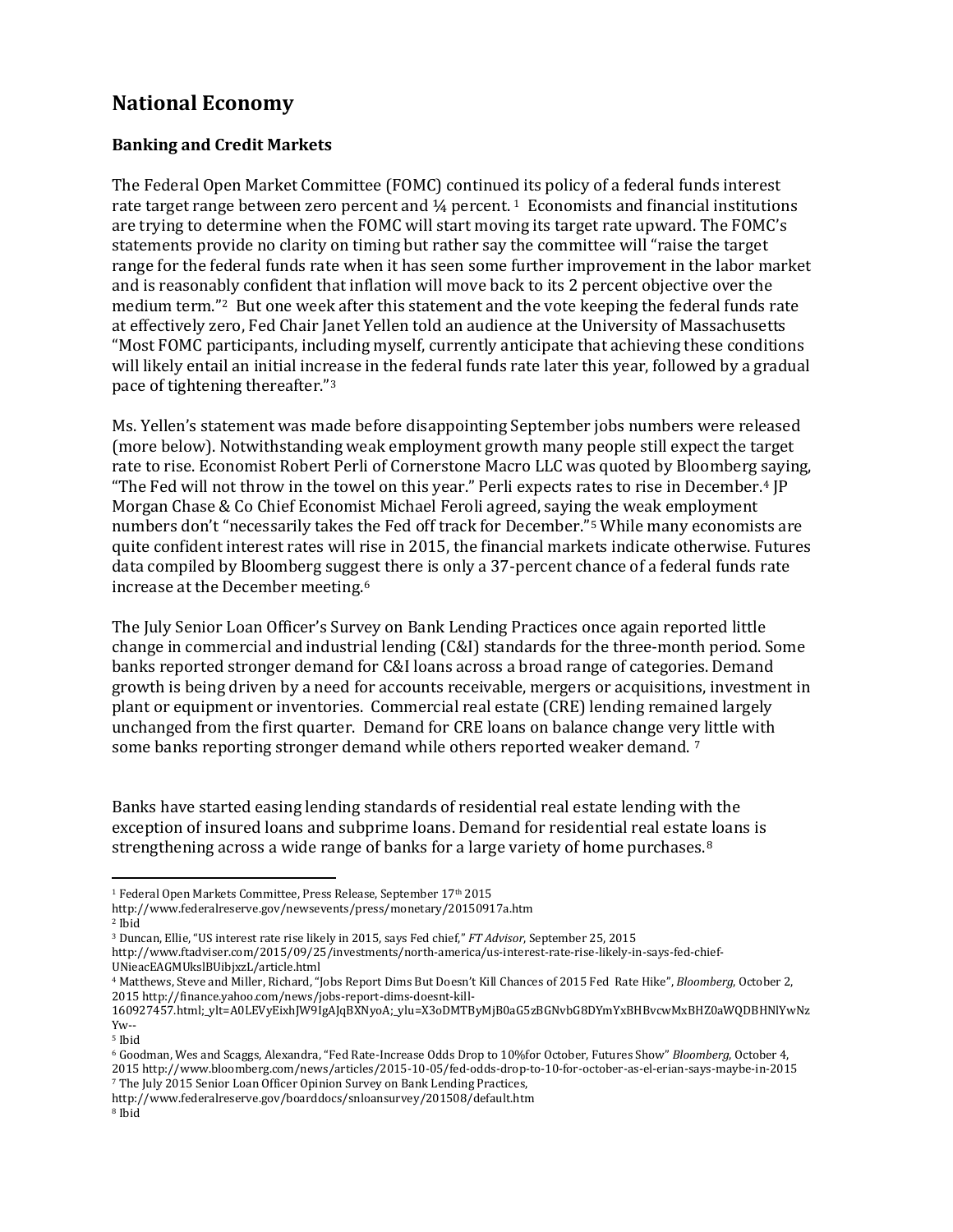## **GDP Aggregates, National Debt, and Employment**

Real Gross Domestic Product increased at an annual rate of 3.9 percent in the second quarter of 2015 compared with an increase of just 0.6 percent in the first quarter[.9](#page-3-0) Growth drivers included personal consumption expenditures, non-residential fixed investment, state and local government spending, and the balance of foreign trade. Private inventory growth and federal government spending slowed in the second quarter.[10](#page-3-1)



#### **Chart 1**

According to the U.S. Bureau of Economic Analysis (BEA), domestic profits improved following a very weak first quarter. "Profits of domestic financial corporations increased \$34.6 billion in the second quarter, in contrast to a decrease of \$23.4 billion in the first. Profits of domestic nonfinancial corporations increased \$24.3 billion, in contrast to a decrease of \$70.5 billion."[11](#page-3-2)

Federal debt as a share of the economy continued fluctuating in a range between 100 percent of Gross Domestic Product (GDP) and 102 percent of GDP. The debt-to-GDP ratio measured 101.3 percent in the second quarter.[12](#page-3-3)

<span id="page-3-0"></span><sup>9</sup> U.S. Bureau of Economic Analysis, National Income and Product Accounts, Gross Domestic Product: Second Quarter 2015 (Third Estimate) http://bea.gov/newsreleases/national/gdp/gdpnewsrelease.htm

<span id="page-3-1"></span><sup>10</sup> Ibid

<span id="page-3-2"></span><sup>11</sup> Ibid

<span id="page-3-3"></span><sup>12</sup> FRED Economic Data, Federal Reserve Bank of St. Louis and U.S. Office of Management and Budget https://research.stlouisfed.org/fred2/series/GFDEGDQ188S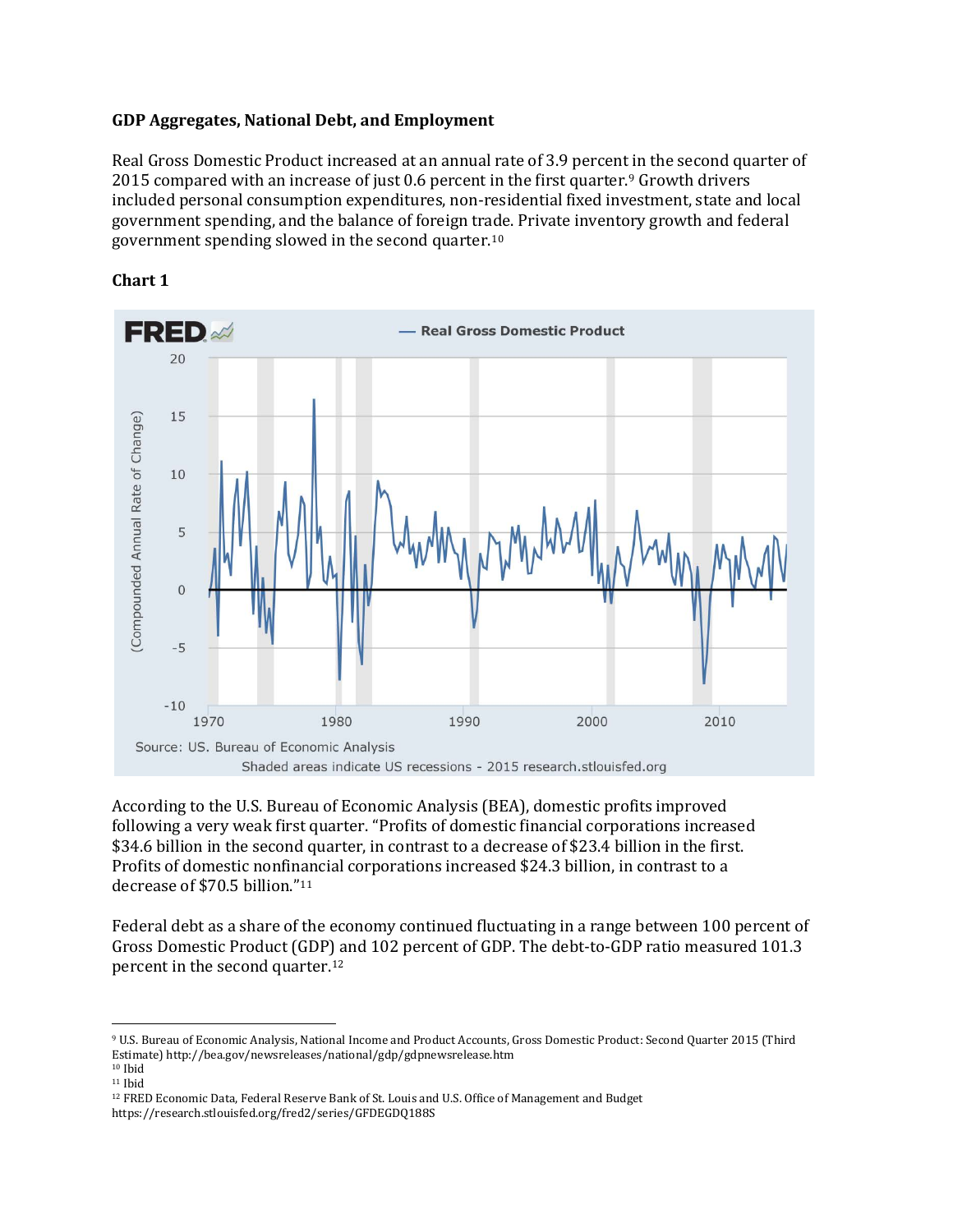#### **Chart 2**



September employment growth substantially underperformed expectations. The U.S. Bureau of Labor Statistics' establishment survey estimated that non-farm payroll increased by 142,000 jobs in September.[13](#page-4-0) In 2014, non-farm payroll increased at an average rate of 260,000 jobs per month. Job growth has averaged just below 200,000 jobs per month in 2015.[14](#page-4-1) September job growth was a disappointment by either measure. The FOMC clearly stated that continued improvement in the labor markets is a necessary condition for raising the federal funds rate. Employment growth will be monitored closely as the next FOMC meeting approaches.

The unemployment rate remained unchanged at 5.1 percent according to the household survey.[15](#page-4-2) The civilian labor force participation rate fell 0.2 percent to 62.4 percent, its lowest level since October 1977.[16](#page-4-3) Meanwhile, the employment-to-population ratio declined 0.2 percent to 59.2 percent.[17](#page-4-4)

## **Prices and Production**

The Consumer Price Index for all items (CPI-U) declined 0.1 percent in August primarily because substantially lower gasoline prices offset higher prices elsewhere in the economy. Prices have remained relatively flat over the past twelve month, increasing just 0.2 percent. [18](#page-4-5)

<span id="page-4-0"></span><sup>13</sup> U.S. Bureau of Labor Statistics, Employment Situation Summary, September 2015,

http://www.bls.gov/news.release/empsit.nr0.htm

<span id="page-4-1"></span><sup>14</sup> Ibid

<span id="page-4-2"></span><sup>15</sup> Ibid

<span id="page-4-3"></span><sup>16</sup> Ibid

<span id="page-4-4"></span><sup>17</sup> Ibid

<span id="page-4-5"></span><sup>18</sup> U.S. Bureau of Labor Statistics, Consumer Price Index News Release August 2015, http://www.bls.gov/news.release/cpi.nr0.htm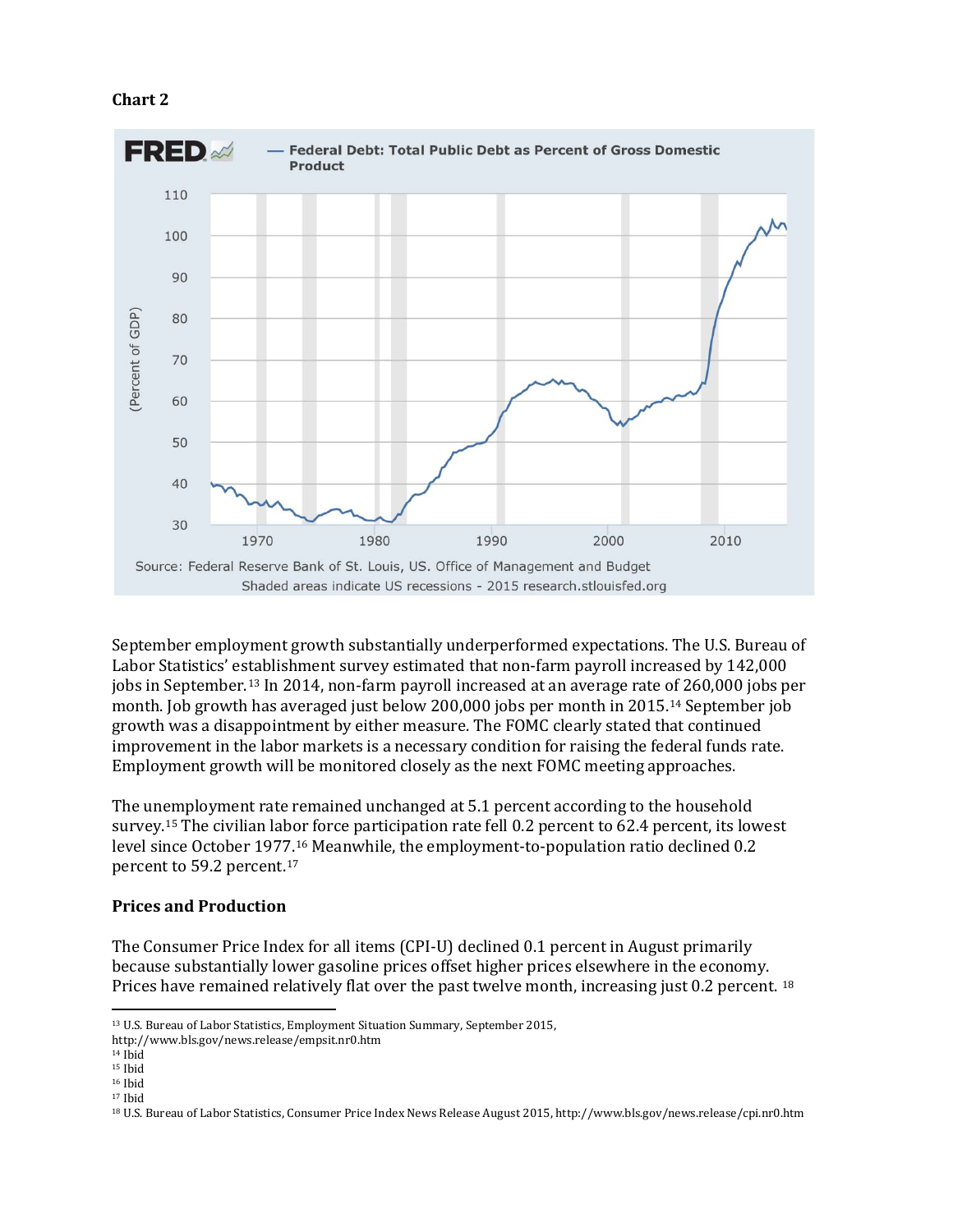Slow growth in consumer prices has been a concern for the FOMC, which is looking for "reasonable confidence" that price inflation is returning to the two-percent target rate. If food and energy is backed out of the CPI calculation, the twelve-month growth rate is 1.8 percent[.19](#page-5-0) It is difficult to say how heavily the FOMC will value the overall inflation rate relative to the inflation rate less food and energy. In our assessment, supply-side factors rather than consumer demand account for lower energy prices. The drag placed on overall prices by the energy sector is not evidence of flagging consumer demand. Food prices have grown slightly slower than other prices at 1.6 percent of the las[t 1](#page-5-1)2 months, but like energy consumption in general, it shows no evidence of weak demand.20 Price stagnation should not be an obstacle for the FOMC.

## **Chart 3**



*Source: U.S. Bureau of Labor Statistics*

The narrative from producer prices is similar to consumer prices. For the seventh consecutive month, the Producer Price Index for final demand declined. The decrease of 0.8 percent for the twelve months ending in August is primarily explained by lower gasoline prices. Lower gasoline prices explained two-thirds of the decline in the August index.<sup>[21](#page-5-2)</sup> The price of processed goods for inte[rm](#page-5-3)ediate demand experienced its tenth consecutive twelve-month decline, falling 7.0 percent.22 Gasoline and diesel fuel prices were primary contributors to the decrease.[23](#page-5-4) The

 $\overline{\phantom{a}}$ <sup>19</sup> Ibid

<span id="page-5-1"></span><span id="page-5-0"></span><sup>20</sup> Ibid

<span id="page-5-3"></span><span id="page-5-2"></span><sup>21</sup> U.S. Bureau of Labor Statistics, Producer Price Index News Release August 2015 http://www.bls.gov/news.release/ppi.nr0.htm <sup>22</sup> Ibid

<span id="page-5-4"></span><sup>23</sup> Ibid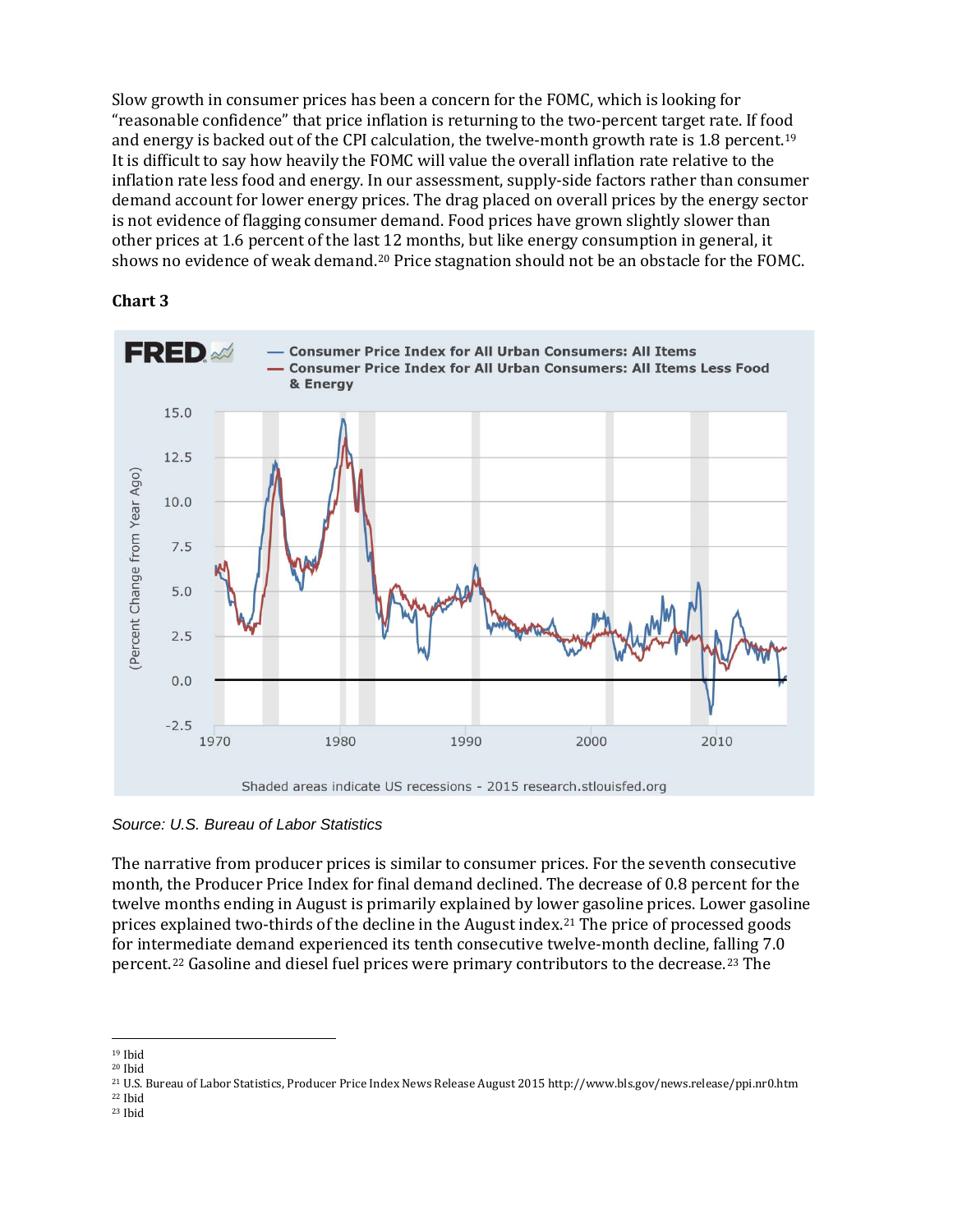price of [un](#page-6-0)processed goods fell most substantially over the twelve-month period, declining 23.6 percent.24 The declining crude petroleum index explains four-fifths of the recent fall in prices.[25](#page-6-1)

Industrial production decreased 0.4 percent in August after i[ncr](#page-6-2)easing 0.9 percent (revised) in July because of declines in manufacturing and motor vehicles.26 Production elsewhere was largely unchanged. Industrial capacity utilization fell 0.4 percentage points in August to 77.6 percent, a rate that is 2.5 percentage points below its long-run (1972–2014) average.[27](#page-6-3)



#### **Chart 4**

## **Illinois Economy**

The Philadelphia Federal Reserve Bank Index of Leading Economic Indicators predicts for each state the six-month growth rate of the state's coincident index. The coincident index takes into account four state-level variables including: nonfarm payroll employment, average hours worked in manufacturing, the unemployment rate, and wage and salary disbursements deflated by the consumer price index (U.S. city average). The trend for each state's index is set to the trend of its gross domestic product (GDP), so long-term growth in the state's index matches

 $\overline{\phantom{a}}$ <sup>24</sup> Ibid

<span id="page-6-1"></span><span id="page-6-0"></span><sup>25</sup> Ibid

<span id="page-6-2"></span><sup>26</sup> Industrial Production and Capacity Utilization – G.17 Release Date September 15, 2015

http://www.federalreserve.gov/releases/g17/Current/

<span id="page-6-3"></span><sup>27</sup> Ibid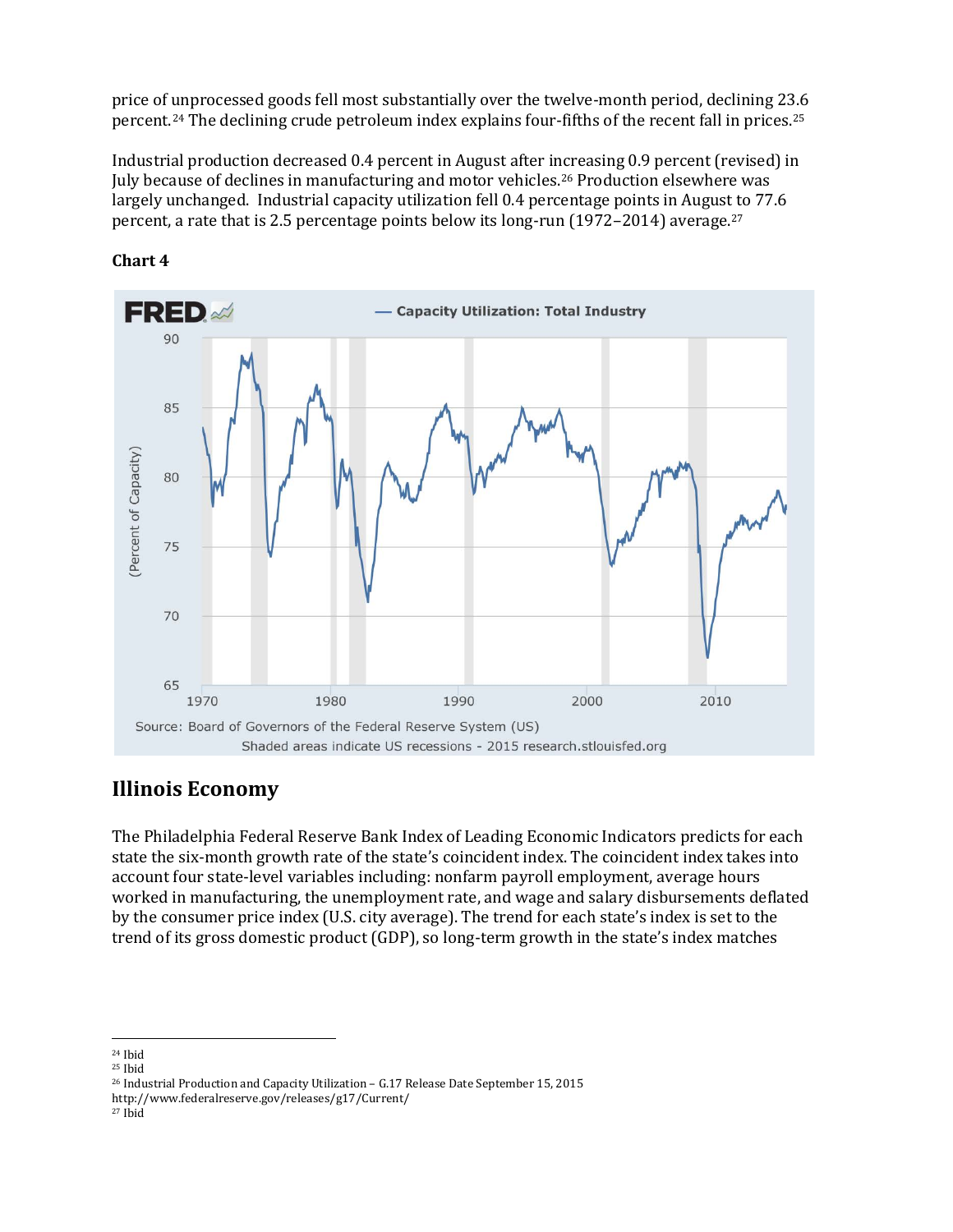long-term growth in its GDP.[28](#page-7-0) Illinois' coincident index is expecte[d t](#page-7-1)o grow 1.88 percent in the next six months compared with a national average of 1.64 percent.29

**Map 1**



The Illinois labor market expanded at a very slow pace over the last year. Illinois added just 41,200 jobs in the year from August 2014 to August 2015 but has lost 7,300 jobs in the last three months.[30](#page-7-2) The recent annualized jobs growth rate marks a substantial deceleration from August-to-August job growth in rec[en](#page-7-3)t years. In fact, August-to-August job growth has averaged 61,992 per year from 2012 to 2014.31 Illinois' unemployment rate was 5.6 percent in August 2015, down from 5.8 percent in July and 6.5 percent one year ago.[32](#page-7-4) The improvement in the state's unemployment rate is not evidence of job growth but is rather a statistical artifact of the shrinking labor force.

The largest job gains in the twelve-month period were in Professional and Business Services (14,500 jobs) and Educational and Health Services (13,500 new jobs). Manufacturing continues its decades-long decline, shedding 7,100 jobs in the same period.

<span id="page-7-0"></span>l <sup>28</sup> Federal Reserve Bank of Philadelphia, State Coincident Index, https://www.philadelphiafed.org/research-and-data/regionaleconomy/indexes/coincident

<span id="page-7-1"></span><sup>29</sup> Federal Reserve Bank of Philadelphia, Leading Index Revised Data, downloaded from: https://www.philadelphiafed.org/ on October 13, 2015

<span id="page-7-3"></span><span id="page-7-2"></span><sup>30</sup> Illinois Department of Employment Security, Current Employment Statistics, http://www.ides.illinois.gov/LMI/Pages/CES.aspx <sup>31</sup> Ibid

<span id="page-7-4"></span><sup>32</sup> Illinois Department of Employment Security, Press Release, "August Jobs in Illinois Decrease -900 while Unemployment Rate Declines to 5.6; Illinois Jobs Decline Three Consecutive Months",

http://www.ides.illinois.gov/SitePages/NewsArticleDisplay.aspx?NewsID=277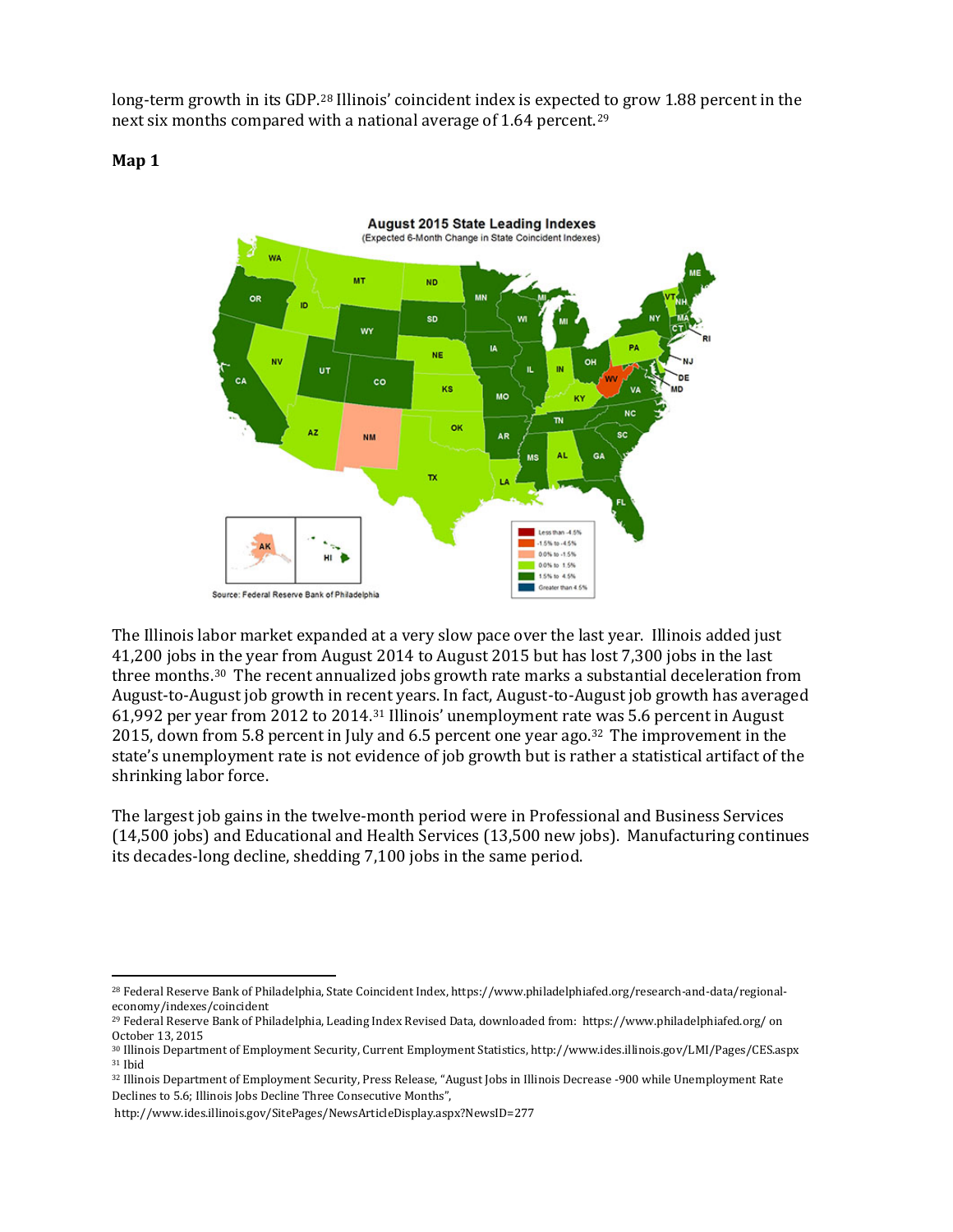## **Individual Income Tax (IIT)**

Individual income tax receipts finished the first quarter down \$699.5 million compared with last year, but \$240.6 million above the IDOR forecast. The revenue decline is a function of the tax rate decreasing from 5.0 percent to 3.75 percent effective January of 2015. Both withholding and non-withholding payments outperformed our forecast in the first quarter.



## **Chart 5**

 $\overline{\phantom{a}}$ 

**Withholding receipts (WIT):** Withholding from employee paychecks ended the quarter 18.8 percent (\$652.9 million) below the same quarter last fiscal year because of the lower tax rate. The underlying economic growth in individual income tax beat the first quarter forecast by 4.2 percent (\$112.4 million). Furthermore, the number of withholding forms processed by the Department increased 4.6 percent compared with the same quarter last year. Notwithstanding these positive signals in the withholdings data, it is premature to revise the forecast because nearly 80 percent of receipts remain to be collected throughout the rest of the fiscal year.

Job growth in Illinois has also showed signs of weakening, making IDOR economists skeptical that the current withholding growth trend will continue. The Illinois Department of Employment Security (IDES) reported that Illinois generated only 41,200 new jobs in the period from August 2014 to August [20](#page-8-0)15. In fact, Illinois has experienced three consecutive months of job losses totaling 7,300 jobs.33

**Non-withholding receipts (non-WIT):** Non-WIT receipts, which include estimated payments and final payments from individuals, etc., ended the quarter at 7.6 percent (\$46.6 million) below the same quarter of last fiscal year but 29.2 percent above forecast.

More than half of individual income tax receipts above the forecast level come from the strong non-withholding payments (see table below). The most plausible explanation for the very high non-withholding receipts is many taxpayers will base current tax year estimated payments on the prior year liability in order to avoid penalties. Another explanation could be higher-thanexpected capital gains realizations. Data in support of either hypothesis are significantly lagged and will not be available in the near term for assessment.

<span id="page-8-0"></span><sup>33</sup> Illinois Department of Employment Security, Current Employment Statistics, seasonally adjusted data, September 2015.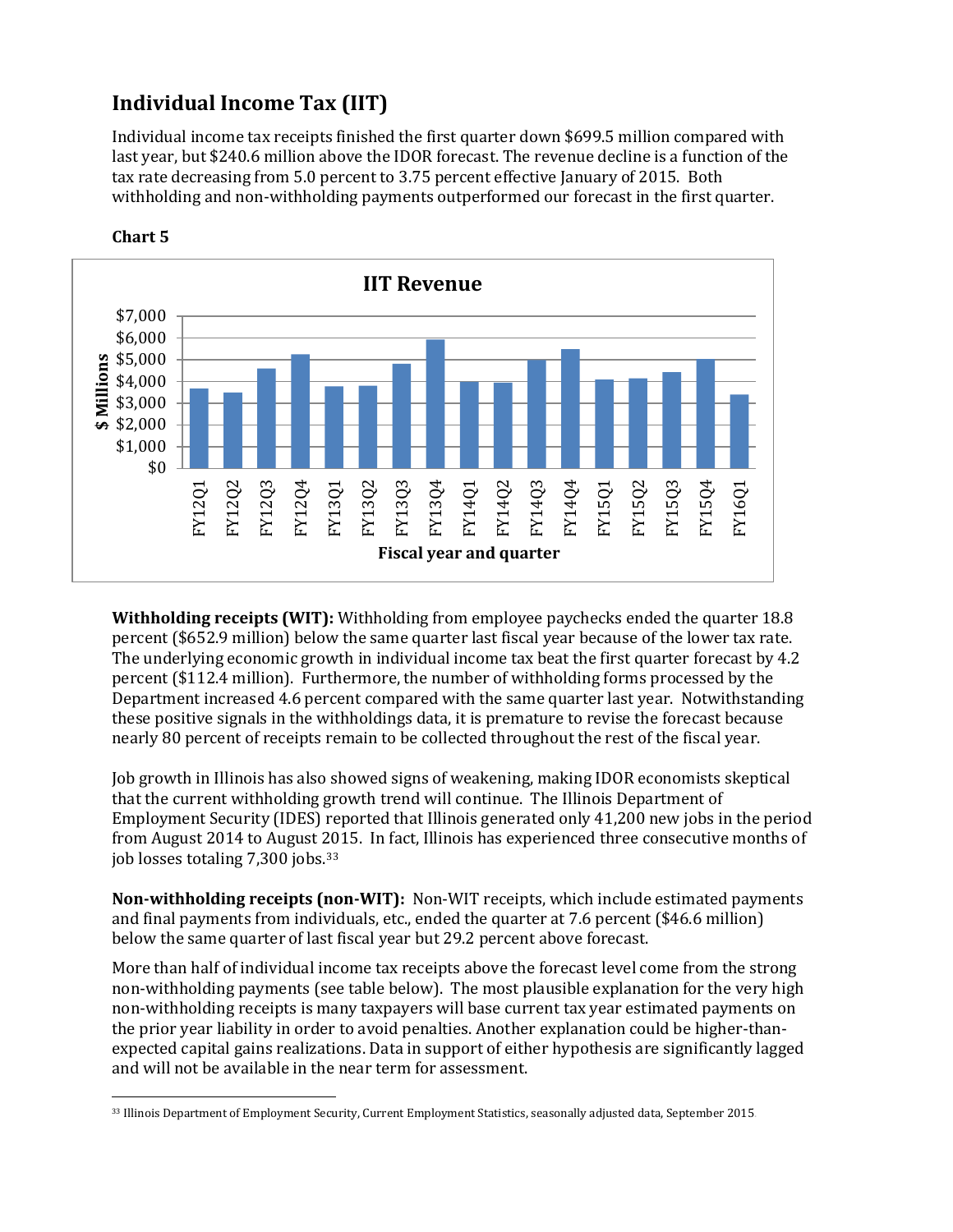If taxpayers' estimated payments are too high relative to their actual tax liability, it will be reflected in decreased final payments and increased refunds demand. Department economists think no forecast revision should be made on the basis of non-withholding receipts until final payments data is compiled in early May.

#### **Table 1**

| Components Year-to-Date (\$ millions) |               |                 |               |              |
|---------------------------------------|---------------|-----------------|---------------|--------------|
|                                       | Actual        | <b>Forecast</b> | \$ Difference | % Difference |
| Withholding                           | \$2,824.8     | \$2,712.0       | \$112.8       | 4.2%         |
| Non-Withholding                       | \$565.1       | \$437.3         | \$127.8       | 29.2%        |
| <b>Total</b>                          | \$3,389.9     | \$3,149.3       | \$240.6       | 7.6%         |
|                                       | <b>FY2015</b> | <b>FY2016</b>   | \$ Difference | % Difference |
| Withholding                           | \$3,477.7     | \$2,824.8       | $-5652.9$     | $-18.8%$     |
| Non-Withholding                       | \$611.7       | \$565.1         | $-546.6$      | $-7.6%$      |
| <b>Total</b>                          | \$4,089.4     | \$3,389.9       | $-5699.5$     | $-17.1%$     |

*Payment totals match the Comptroller's receipts. Withholding and estimated and final payments are derived from IDOR collection data and in-transit fund data. Totals may not equal individual components due to rounding.*

## **Corporate Income Tax (CIT)**

Corporate income tax first quarter receipts (net of protest) totaled \$502.2 million, which is \$26.5 million (5.0 percent) below the original first quarter forecast of \$528.7 million. Compared to the previous year, total receipts were \$154.1 million, or 23.5 percent, below last year's first quarter total of \$656.2 million. The steep year-over-year decline was an anticipated outcome due to the corporate income tax rate adjustment that occurred on January 1, 2015 (from 7.00 percent to 5.25 percent). The second and third quarters of fiscal year 2016 will similarly see significant year-over-year declines compared to the same periods during fiscal year 2015 as a result of the rate adjustment.

A possible cause for first quarter CIT gross receipts coming in under forecast is a greater than expected impact on receipts due to the expiration of the \$100,000 cap on Illinois Net Operating Loss deductions (NOLs) for tax years ending on or after December 31, 2014. The Department continues evaluating this hypothesis by investigating accumulation of NOL stock held by corporations during the years in which NOL deductions were suspended or restricted (taxable years ending on or after December 31, 2010 and before December 31, 2014).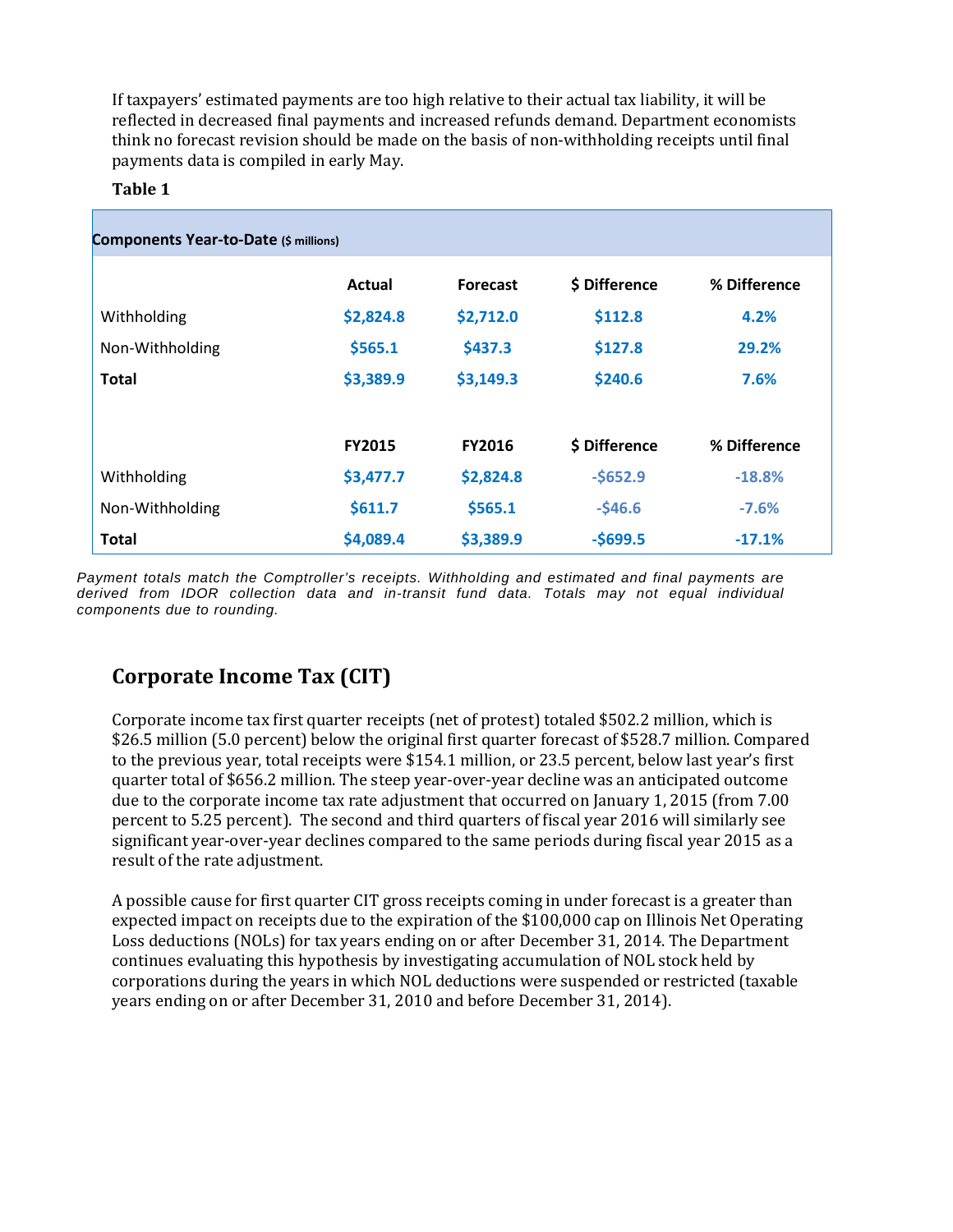



## **Sales & Use Tax**

State sales and use tax receipts for the first quarter of fiscal year 2016 were 0.8 percent above the same quarter last fiscal year and 1.6 percent below IDOR's first-quarter forecast.

Two non-ecomomic factors negatively affected receipts during the first quarter. First, one taxpayer used a large volume of accumulated credit to cover its liability for the period, which significantly reduced cash payments during the quarter. Credits are earned from prior prepayments or prior overpayments and can be bought and sold among taxpayers. Any taxpayer who holds valid credit can use that credit to pay some or all of its tax liability. Second, a short delay in appropriating funds for a transfer to the Metropolitan Pier and Exposition Authority required a deposit of incoming receipts directly to the Authority during July. This action reduced receipts deposited into state general revenue funds during that month. In the absence of these factors, first-quarter growth would have been about 2.8 percent, just slightly above IDOR's first-quarter forecast.

Outside of these non-economic factors, receipts are performing as expected. IDOR's fiscal year 2016 forecast remains \$8,204 million, which represents 2.2 percent growth over fiscal year 2015.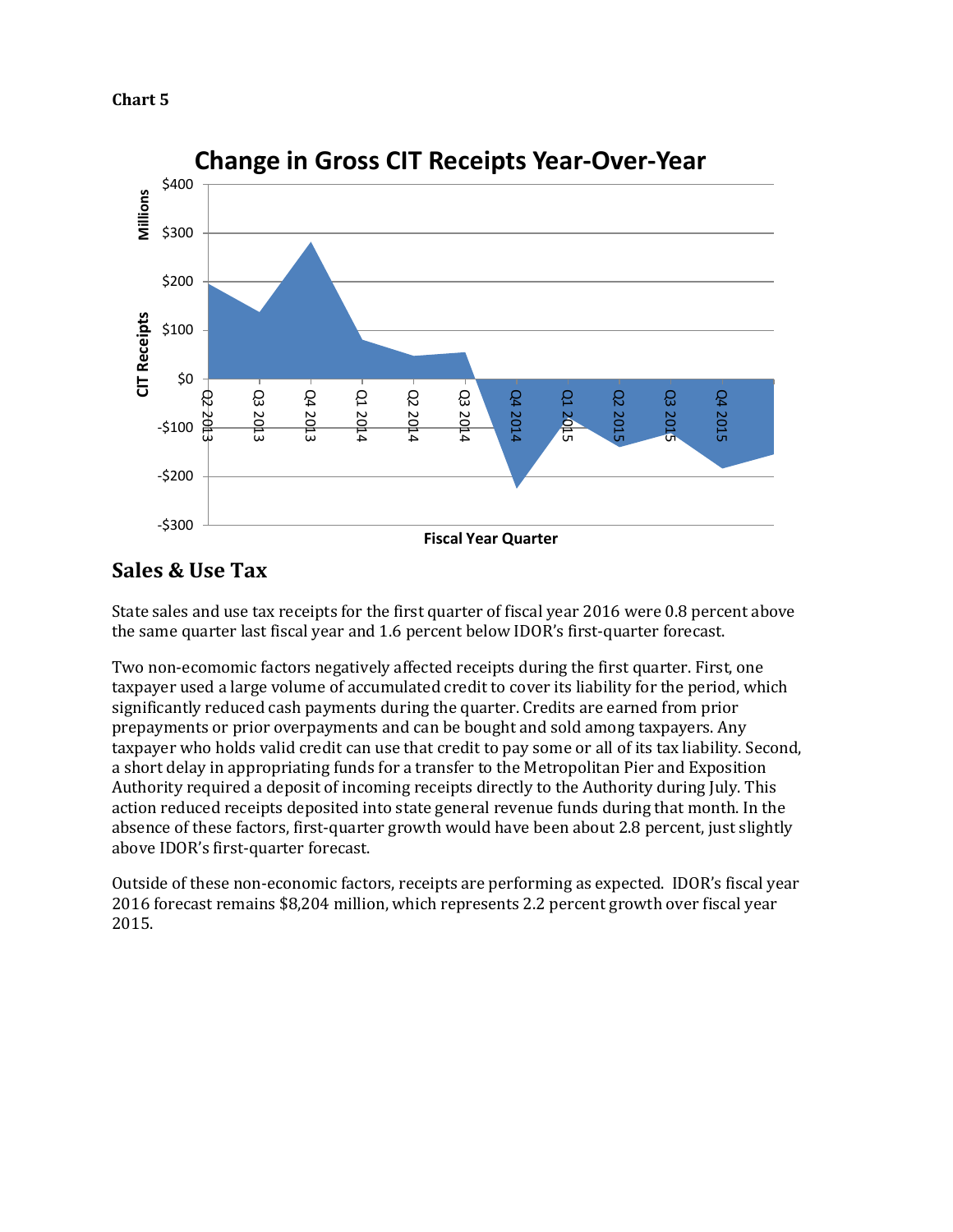#### **Table 2**

| <b>Year-to-Date Comparison by Component (\$ millions)</b>                      |                |                |               |              |  |  |  |  |
|--------------------------------------------------------------------------------|----------------|----------------|---------------|--------------|--|--|--|--|
|                                                                                | <b>FY 2015</b> | <b>FY 2016</b> | \$ Difference | % Difference |  |  |  |  |
| <b>Vehicles</b>                                                                | \$337.1        | \$362.5        | \$25.5        | 7.6%         |  |  |  |  |
| Motor fuel*                                                                    | \$193.0        | \$147.8        | $-$ \$45.2    | $-23.4%$     |  |  |  |  |
| All else                                                                       | \$1,504.3      | \$1,541.1      | \$36.9        | $2.4\%$      |  |  |  |  |
|                                                                                | \$2,034.4      | \$2,051.5      | \$17.1        | 0.8%         |  |  |  |  |
| *Estimated. IDOR does not have actual data on sales & use tax from motor fuel. |                |                |               |              |  |  |  |  |

## **Public Utilities Taxes**

Public utilities tax receipts finished the first quarter 11.7 percent (\$28.0 million) below forecast. Compared with last year, receipts were 10.5 percent (\$24.7 million) lower. All three component sources finished the quarter missing expectations.

#### **Telecommunications**

Telecommunication excise tax receipts were 4.6 percent (\$5.1 million) below forecast. The base for telecommunications excise taxes continues to erode as consumers abandon land line services and gravitate to smart devices and data services not taxable under the telecommunications excise tax. Based on receipts from the first quarter. the forecast so far is capturing this decline. However, if this disparity grows any further in the second quarter, a downward revision will be considered.

## **Electricity**

Electricity excise tax receipts came in at 15.1 percent (\$16.9 million) below forecast. Further investigation will determine the cause of receipts coming in this low.

## **Natural Gas**

Natural gas tax receipts finished the quarter at 39.7 percent (\$6.0 million) below forecast. A portion of this shortfall is due to a delay in processing natural gas tax returns this quarter. Approximately \$1 million of this amount will be deposited in October.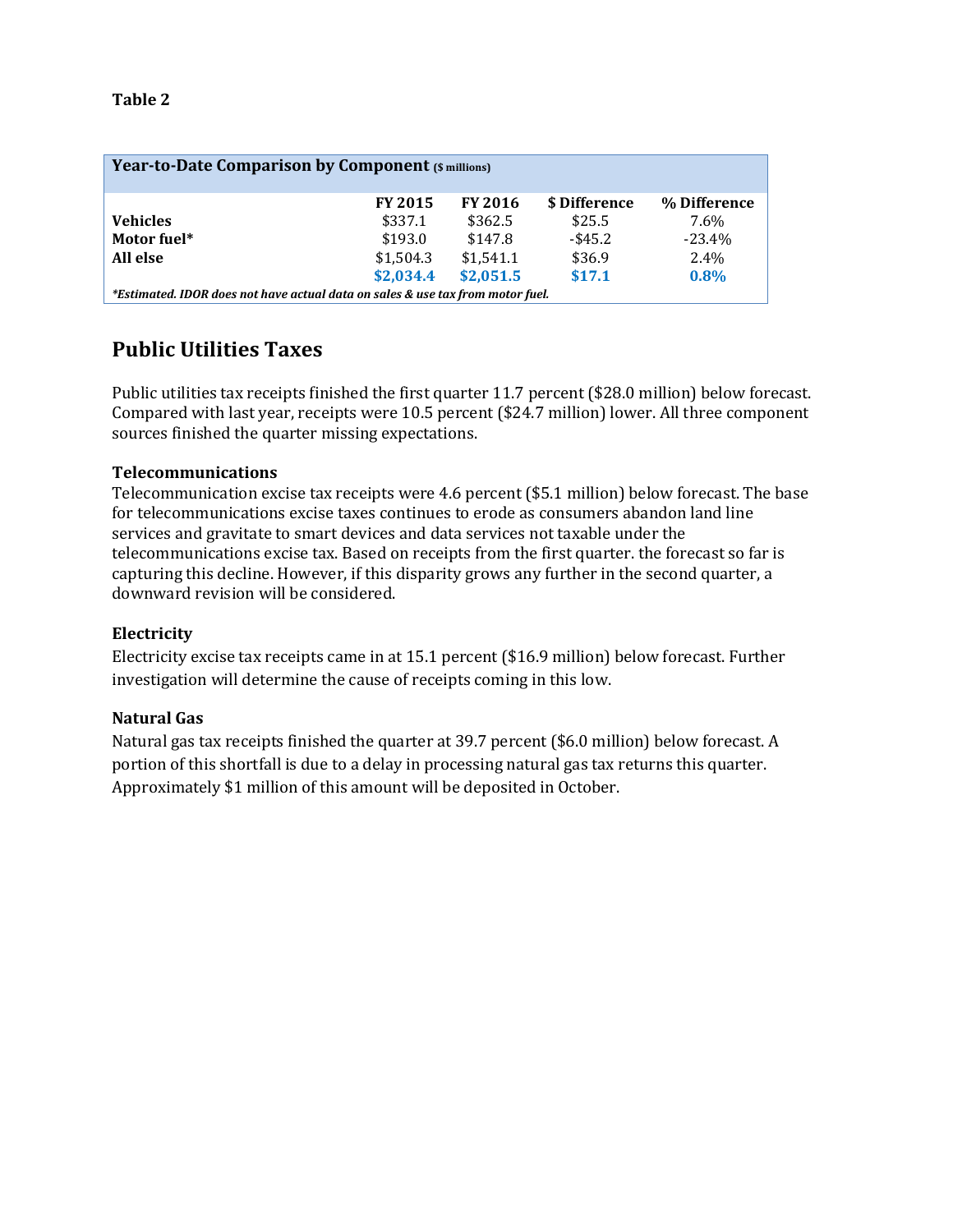## **Liquor Tax**

Liquor tax receipts to the General Revenue Fund in the first quarter of fiscal year 2015 were 0.6 percent above the same period last fiscal year and 0.1 percent below IDOR's first-quarter forecast. Preliminary statistics for fiscal year 2015 show that the taxable consumption of beer decreased 1.4 percent compared to fiscal year 2014, while the taxable consumption of wine and spirits increased 2.4 percent and 1.7 percent, respectively. Sprits made up the largest share of fiscal year 2015 liquor tax receipts to the General Revenue Fund (55.1 percent), followed by beer (29.3 percent) and wine (15.6 percent).

## **Table 3**

| Year-to-Date (\$ millions) | *Includes General Revenue Fund |                                |               |              |
|----------------------------|--------------------------------|--------------------------------|---------------|--------------|
|                            | <b>Actual</b>                  | <b>IDOR</b><br><b>Forecast</b> | \$ Difference | % Difference |
| All Funds $*$              | \$74.8                         | \$74.9                         | $-50.1$       | $-0.1\%$     |
| General Revenue Fund       | \$44.0                         | \$44.1                         | \$0.0         | $-0.1\%$     |
|                            | <b>FY 2015</b>                 | <b>FY 2016</b>                 | \$ Difference | % Difference |
| All Funds*                 | \$74.3                         | \$74.8                         | \$0.5         | $0.6\%$      |
| General Revenue Fund       | \$43.8                         | \$44.0                         | \$0.3         | $0.6\%$      |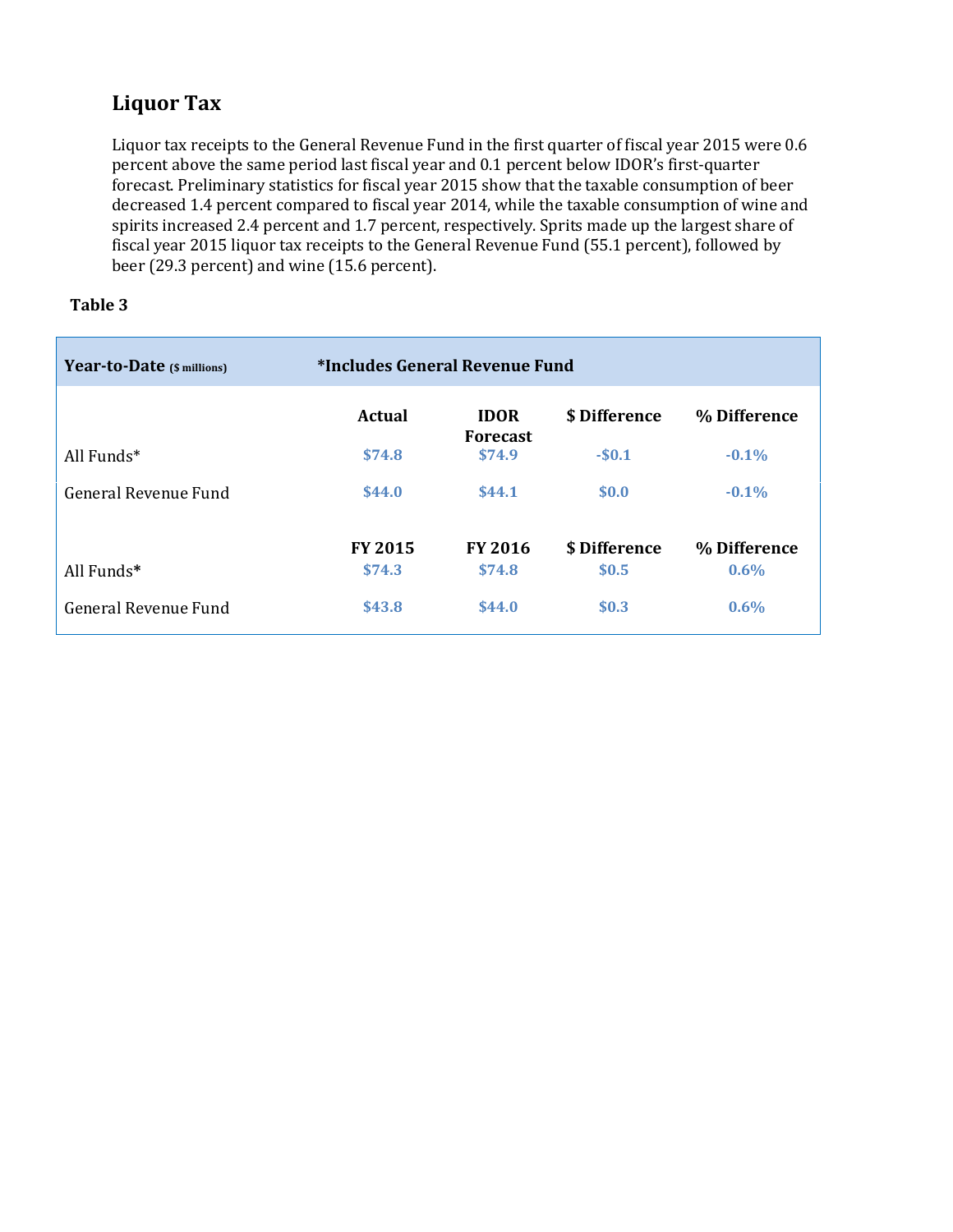## **Motor Fuel Taxes**

Combined motor fuel tax receipts for the first quarter of fiscal year 2016 were 13.3 percent (\$40.9 million) above the same period last fiscal year and 2.8 percent (\$9.5 million) above IDOR's first-quarter forecast.

Most of the forecast deviation, as well as the large positive result versus last fiscal year, was related to heavy cash flow volatility in payments made under the International Fuel Tax Agreement (IFTA), which is an agreement between the lower 48 states of the United States and the Canadian provinces to simplify the reporting of motor fuel use tax by motor carriers that operate in more than one jurisdiction. IFTA payments are handled via a clearinghouse system whereby each jurisdiction receives a payment reflecting the difference between what its carriers owe to all other jurisdictions and what carriers from all other jurisdiction owe to it. In other words, IFTA receipts are the net payments due to Illinois after balancing Illinois' account with all other member accounts. This approach can result in significant annual changes in IFTA receipts as carrier distribution patterns or member tax rates change. For example, Illinois' IFTA receipts for the first quarter of fiscal year 2016 were up 195.0 percent, compared to the first quarter in fiscal year 2016. Clearly, this large of a change is far greater than what one would see if IFTA receipts reflected only fuel demand by carriers operating across Illinois, as fuel demand changes only very gradually over time.

Furthermore, receipts for the regular motor fuel tax were unusually low for the month of September. It often happens that an unusually low month is caused by a delay in return filings. This low month, in turn, is typically followed by an unusually high month of receipts as the delayed returns are received, offsetting the previous low month. When this dip-and-spike cycle occurs across quarters, it skews the results for each quarter.

All of this volatility, which can fluctuate between double-digit growth and decline from month to month, has a larger effect on cumulative year-over-year growth calculations in the early part of the year when only a few months have gone by. This means that first-quarter results for these taxes are typically unrepresentative of the performance one can expect for the entire fiscal year. Cumulative receipts at the end of the second quarter of fiscal year 2016 will provide a more reliable indicator of overall performance.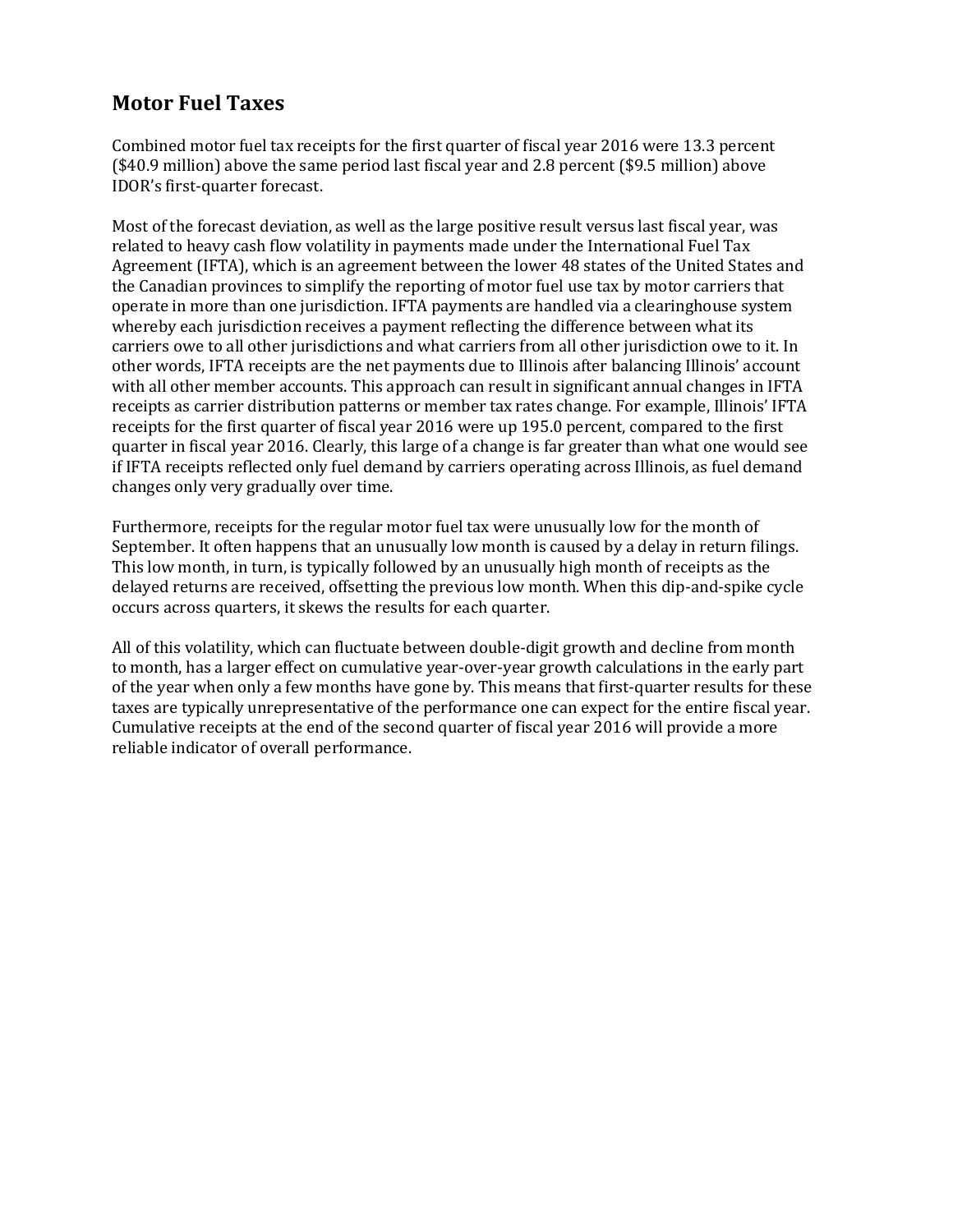## **Cigarette and Cigarette Use Tax**

In the first quarter of 2016, cigarette tax receipts finished nearly on forecast. Year-to-date cigarette tax receipts exceeded estimates by 2.5 percent (\$5.5 million). Compared to last year, receipts are slightly higher coming in at 2.6 percent (\$5.8 million) above the previous year. Monthly performance was generally consistent with cash flow assumptions for the year.

| Year-to-Date (\$ millions) |                           |                            | *Includes the General Revenue Fund |                         |
|----------------------------|---------------------------|----------------------------|------------------------------------|-------------------------|
| All Funds*                 | Actual<br>\$220.7         | <b>Estimate</b><br>\$215.2 | \$ Difference<br>\$5.5             | % Difference<br>2.5%    |
| General Revenue Fund       | \$88.4                    | \$88.8                     | $-50.3$                            | $-0.4%$                 |
| All Funds*                 | <b>FY 2015</b><br>\$226.5 | <b>FY 2016</b><br>\$220.7  | \$ Difference<br>$-55.8$           | % Difference<br>$-2.6%$ |
| General Revenue Fund       | \$88.4                    | \$88.4                     | \$0.0                              | 0.0%                    |

#### **Table 4**

## **Other Tobacco Products Tax (OTP)**

With the first quarter completed, other tobacco products tax receipts finished below expectation. Total year-to-date receipts are -11.1 percent (\$1.3 million) below forecast. Compared to fiscal year 2015 receipt growth was flat coming in at -0.3 percent (\$30 thousand). Each month missed forecast by a consistent margin. Based on the previous year's receipt performance and the slow start to the first quarter, the forecast will be revised for fiscal year 2016. This revision will debut in next quarter's report and data will be updated to reflect this. As stated in the fourth quarter report of last year the primary explanation for this decrease in receipts is a combination of an overall return to trend for the tobacco products market after recent tax increases as well as continued growth in the electronic cigarette segment leading potentially to decreased sales in tobacco products.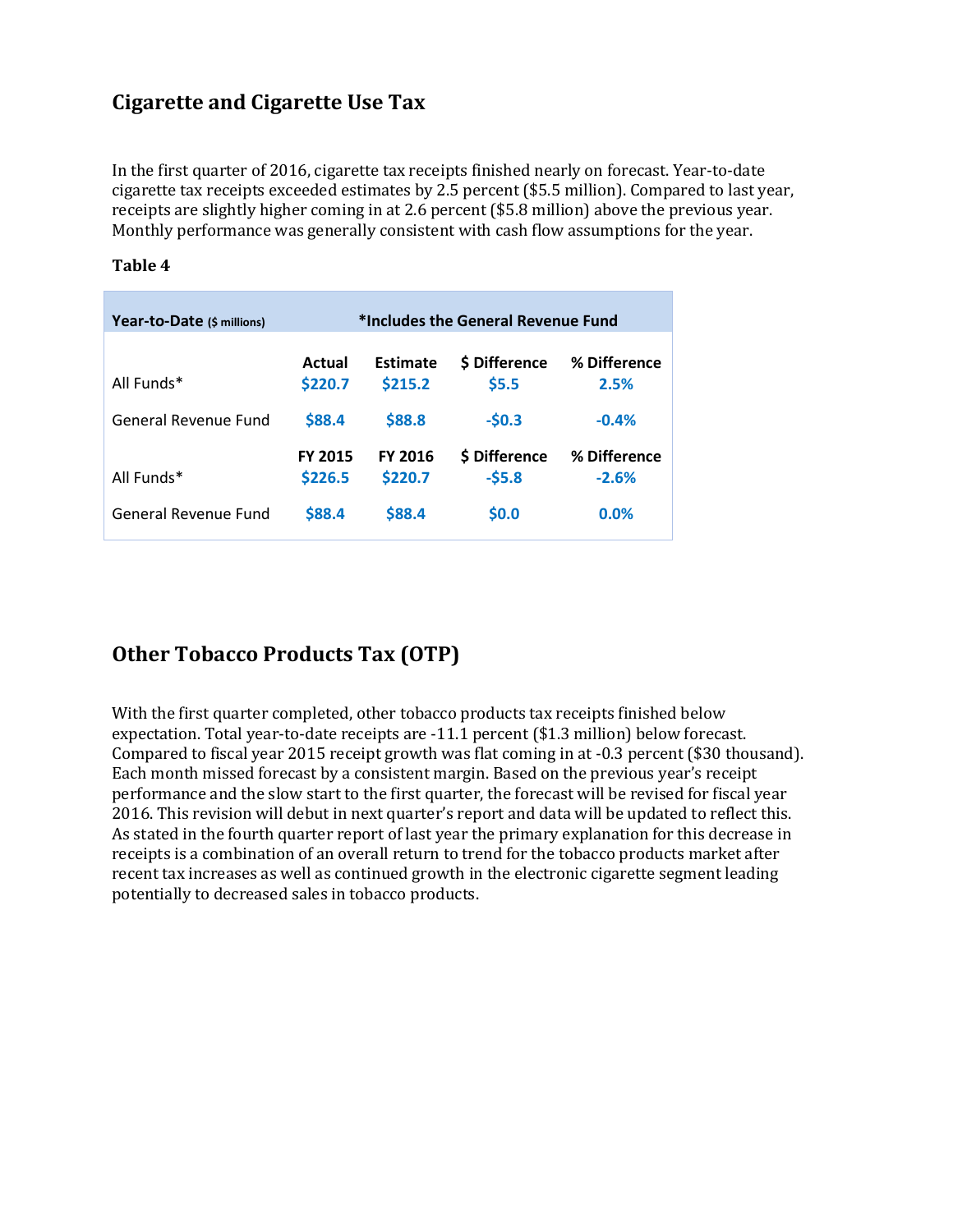## **Hotel Operators' Occupation Tax (HOOT)**

The Hotel Operators' Occupation Tax ended the first quarter with receipts finishing above expectation. At the end of the year, receipts were 8.3 percent (\$6.4 million) above forecast for 2016. Compared with last year, this quarter's receipts grew 7.8 percent (\$6.0 million) year over year. September was a particularly high performing month with receipts 22.0 percent (\$5.3 million) over expectation.

The following two tables show average daily room rate (ADR) and the occupancy rate (Occ) statistics for the Chicago hotel market. The three most recent months of data available are shown below. Both tables show data by month compared with last year's level. There is a onemonth lag between taxable hotel activity and when the Department receives a return. So ADR and Occ levels in July would impact receipts received in August. ADR and Occ continue to have a strong showing through the summer, posting growth over last year. This combined with the high level of receipts seen in the first quarter is promising: no revisions to the fiscal year 2016 forecast will be considered until at least the end of the second quarter.



#### **Chart 6**

 $\overline{\phantom{a}}$ 

*Source: Choose Chicago. Monthly Occupancy and ADR Statistics.[34](#page-15-0)*

<span id="page-15-0"></span><sup>34</sup> http://www.choosechicago.com/articles/view/monthly-occupancy-and-adr-statistics/72/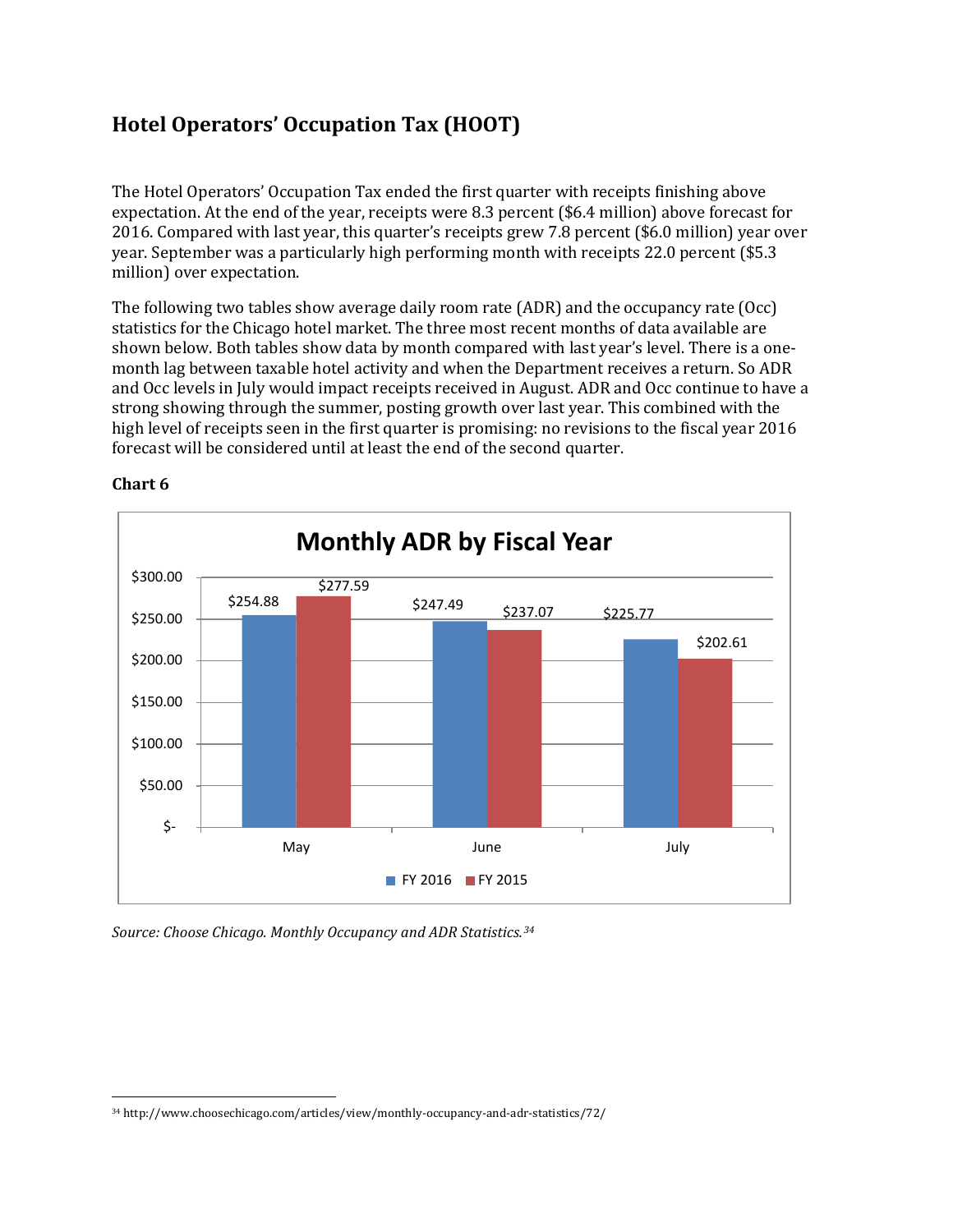#### **Chart 7**



*Source: Choose Chicago. Monthly Occupancy and ADR Statistics.[35](#page-16-0)*

#### **Table 5**

| Year-to-Date (\$ millions)  | *Includes the General Revenue Fund |                           |                              |                      |  |  |  |
|-----------------------------|------------------------------------|---------------------------|------------------------------|----------------------|--|--|--|
| All Funds*                  | Actual<br>\$83.0                   | <b>Estimate</b><br>\$76.7 | <b>S</b> Difference<br>\$6.4 | % Difference<br>8.3% |  |  |  |
| <b>General Revenue Fund</b> | \$11.4                             | \$9.0                     | \$2.4                        | 26.7%                |  |  |  |
| All Funds*                  | <b>FY 2015</b><br>\$77.1           | <b>FY 2016</b><br>\$83.0  | <b>S</b> Difference<br>\$6.0 | % Difference<br>7.8% |  |  |  |
| General Revenue Fund        | \$10.1                             | \$11.4                    | \$1.3                        | 12.9%                |  |  |  |

<span id="page-16-0"></span><sup>35</sup> http://www.choosechicago.com/articles/view/monthly-occupancy-and-adr-statistics/72/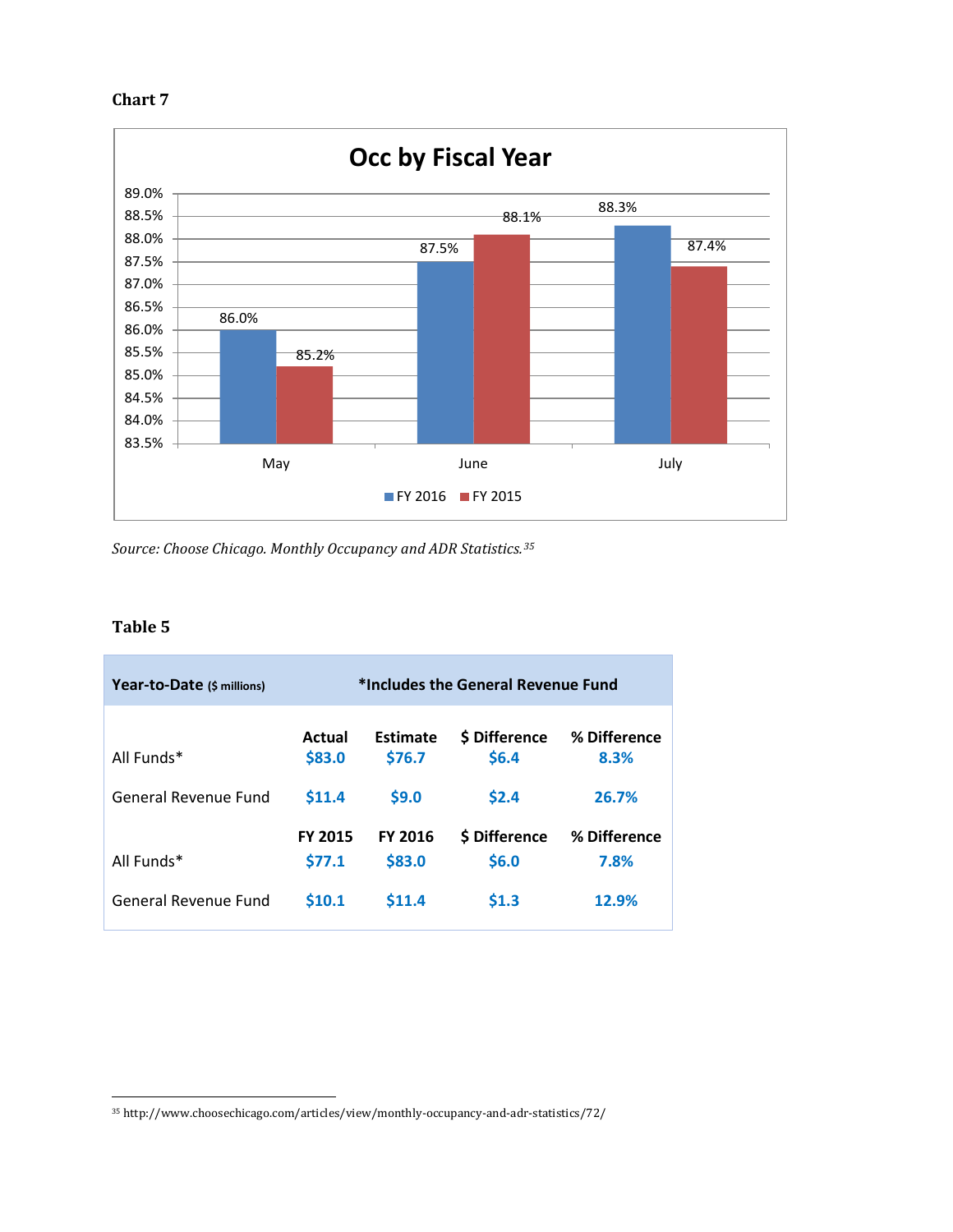## **Estate Tax**

Estate tax GRF receipts ended the first quarter 11.3 percent (\$7.8 million) above forecast. When compared with last year's year-to-date GRF receipts , this quarter's receipts finished down 8.4 percent (\$7.0 million).

## **Table 6**

| Year-to-Date (\$ millions) | *Includes the General Revenue Fund |                          |                          |                         |  |  |  |
|----------------------------|------------------------------------|--------------------------|--------------------------|-------------------------|--|--|--|
| All Funds*                 | Actual<br>\$81.4                   | Estimate<br>\$73.1       | \$ Difference<br>\$8.2   | % Difference<br>11.3%   |  |  |  |
| General Revenue Fund       | \$76.5                             | \$68.8                   | <b>\$7.8</b>             | 11.3%                   |  |  |  |
| All Funds*                 | <b>FY 2015</b><br>\$88.8           | <b>FY 2016</b><br>\$81.4 | \$ Difference<br>$-57.4$ | % Difference<br>$-8.4%$ |  |  |  |
| General Revenue Fund       | \$83.5                             | \$76.5                   | $-57.0$                  | $-8.4%$                 |  |  |  |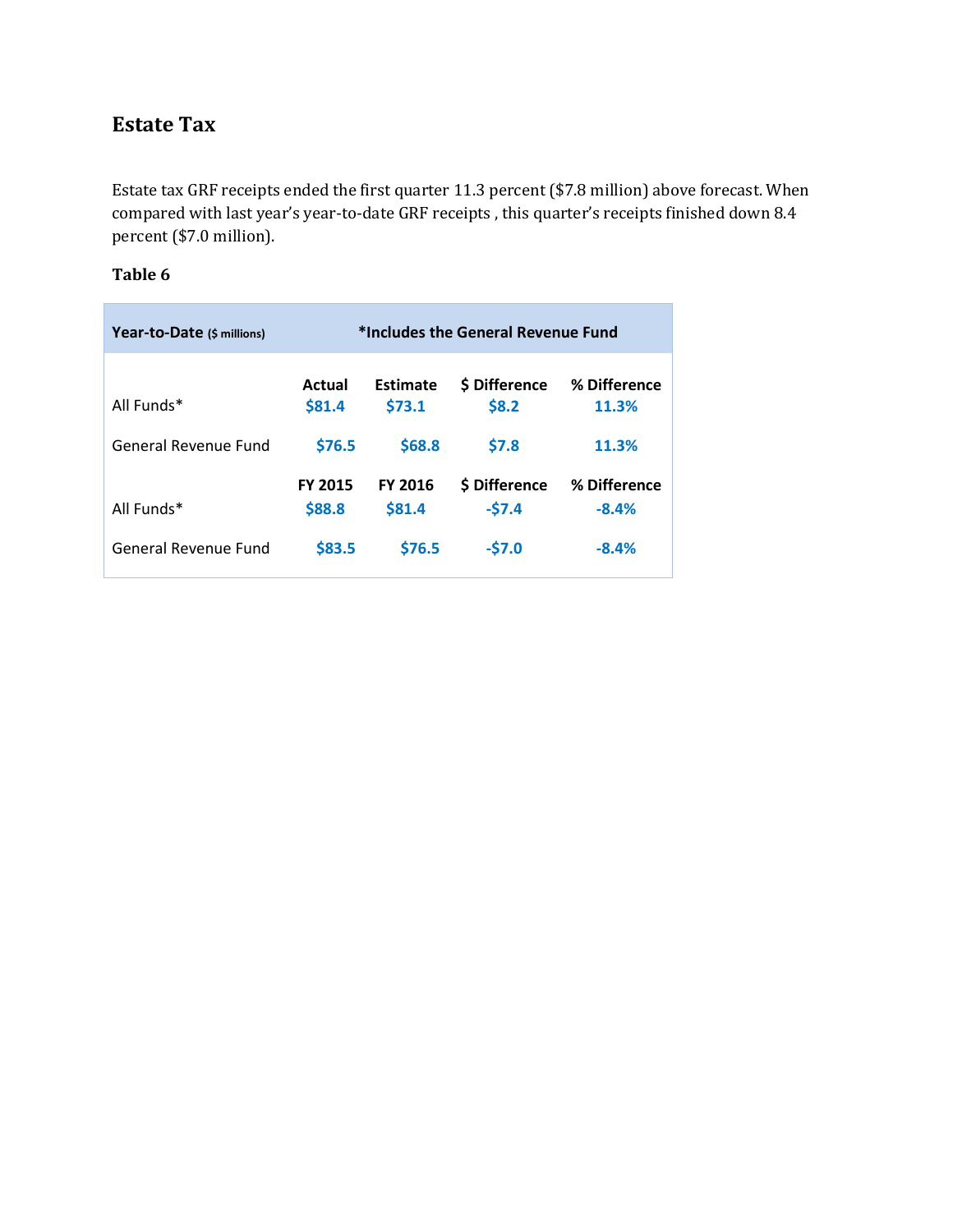## **Real Estate Transfer Tax (RETT)**

Year-to-date fiscal year 2016 first quarter RETT receipts totaled \$22.8 million, which was 19.7 percent (\$3.7 million) higher than expectation. The month of September drove receipts with a total that was 39.1 percent (\$2.7 million) over forecast.

## **Market Factors Impact on RETT Receipts**

## *Financing Demand and Availability:*

An important component of the real estate market is the demand and availability of financing for commercial and consumer purchases of property. The Federal Reserve's Senior Loan Officer Opinion Survey on Bank Lending Practices follows trends in real estate financing. Data from this survey help explain current real estate purchasing behavior as well as identify possible trends in future purchases. Based on data for the first quarter, Commercial real estate (CRE) lending remained largely unchanged. Demand for CRE loans on balance change very little with some banks reporting stronger demand while others reported weaker demand.[36](#page-18-0)

Banks have started easing lending standards for residential real estate with the exception insured loans and the subprime loans. Demand for residential real estate loans is strengthening across a wide range of banks for a large variety of home purchases. This loosening helps explain the growth seen over the last few quarters and may point to further growth over the coming fiscal year.[37](#page-18-1)

## *Illinois Home Prices:*

According to data released by the Illinois Association of Realtors, in August statewide median home prices had an increase of 0.9 percent over August of last year. The number of homes sold statewide in August increased by 3.4 percent when compared with August of last year. As RETT receipts are a function of both prices and number of sales, an increase in price and volume of sales over last year helps explain the level of receipts for the source at the end of the quarter.

## *Foreclosure Inventory:*

l

Corelogic, a prominent industry data and analytics firm, defines foreclosure inventory as the share of mortgage homes that have been placed in the process of foreclosure by the lender. The analytics firm releases a monthly National Foreclosure Report, which tracks foreclosure inventory at the national and state level. The latest July report shows a decrease in the foreclosure inventory rates at the national level, while Illinois holds flat for the third consecutive month. The Illinois rate has remained at 1.6 percent, and nationally, the rate dropped to 1.2 percent.[38](#page-18-2) High foreclosure inventory rates can have a negative impact on "pure market" sales especially those in close proximity to a foreclosure sale. Generally, a reduction in the foreclosure inventory can have a positive effect on median sale price.

<span id="page-18-0"></span><sup>36</sup> The July 2015 Senior Loan Officer Opinion Survey on Bank Lending Practices,

<span id="page-18-1"></span>http://www.federalreserve.gov/boarddocs/snloansurvey/201508/default.htm <sup>37</sup> Ibid

<span id="page-18-2"></span><sup>38</sup> *National Foreclosure Report*. Rep. May 2015. Corelogic, 2015. Web. 16 July. 2015.

http://www.corelogic.com/research/foreclosure-report/national-foreclosure-report-february-2015.pdf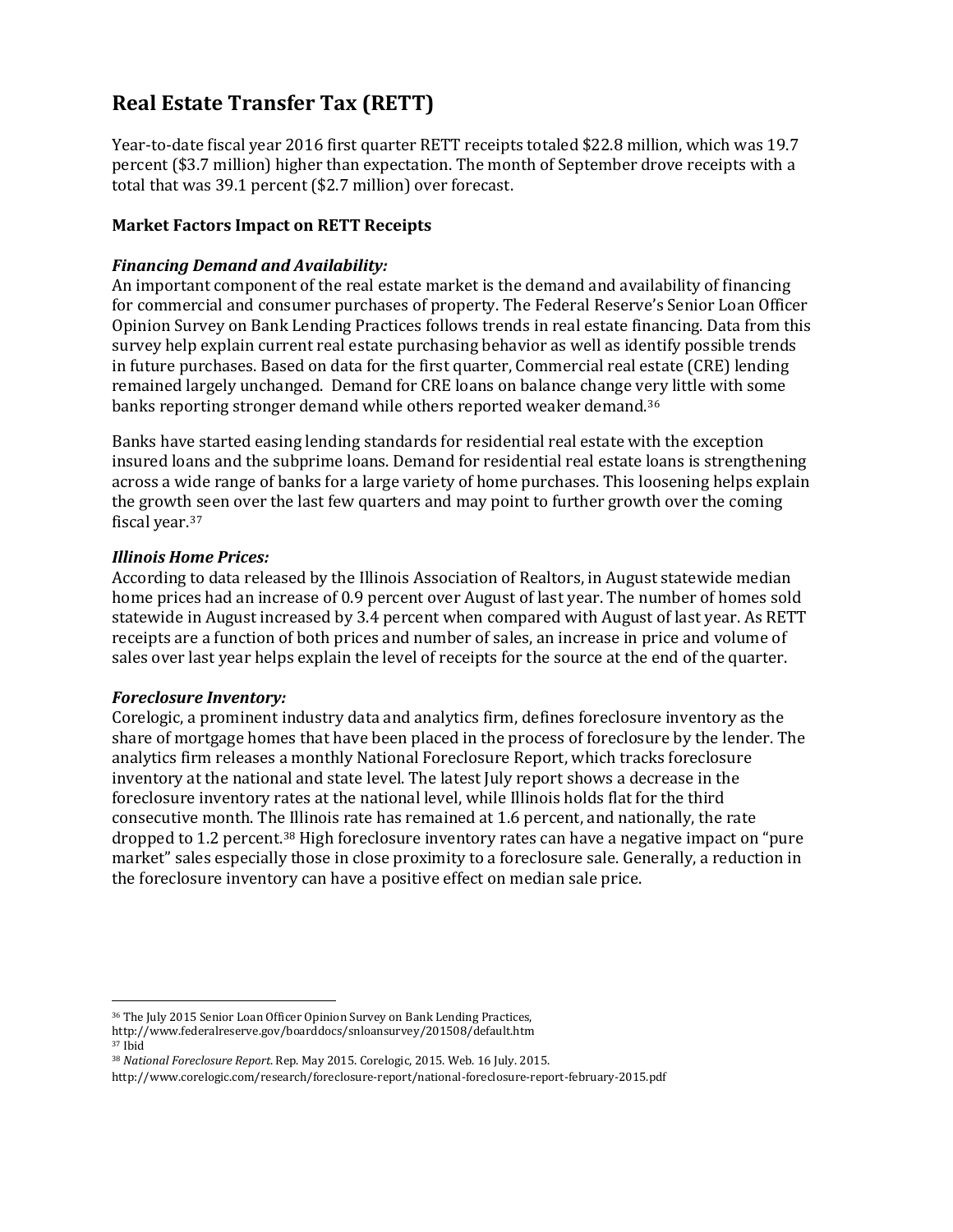

1.0% 1.5% 2.0% 2.5% 3.0% 3.5% 4.0% 4.5% 5.0% 5.5% 6.0% Aug-11 Oct-11 Dec-11 Feb-12 Apr-12 Jun-12 Aug-12 Oct-12 Dec-12 Feb-13 Apr-13 Jun-13 Aug-13 Oct-13 Dec-13 Feb-14 Apr-14 Jun-14 Aug-14 Oct-14 Dec-14 Feb-15 Apr-15 Jun-15 **Source: CoreLogic** National - Illinois

**Foreclosure Inventory**

*Negative Equity Share:* Corelogic, in its 2015 second quarter equity report, showed that Illinois' negative equity rate decreased to 13.1 percent, 4.4 percentage points higher than the national rate of 8.7 percent.<sup>[39](#page-19-0)</sup> Illinois remains one of fourteen states with a higher negative equity share than the national average. This relatively high rate continues to be a contributing factor in the current tight inventory of homes available on the market.

#### **Chart 9**



**Negative Equity Share**

<span id="page-19-0"></span><sup>39</sup> *Equity Report*. Rep. First Quarter 2015. CoreLogic, 2015. Web. 16 July. 2015. http://www.corelogic.com/aboutus/researchtrends/equity-report.aspx#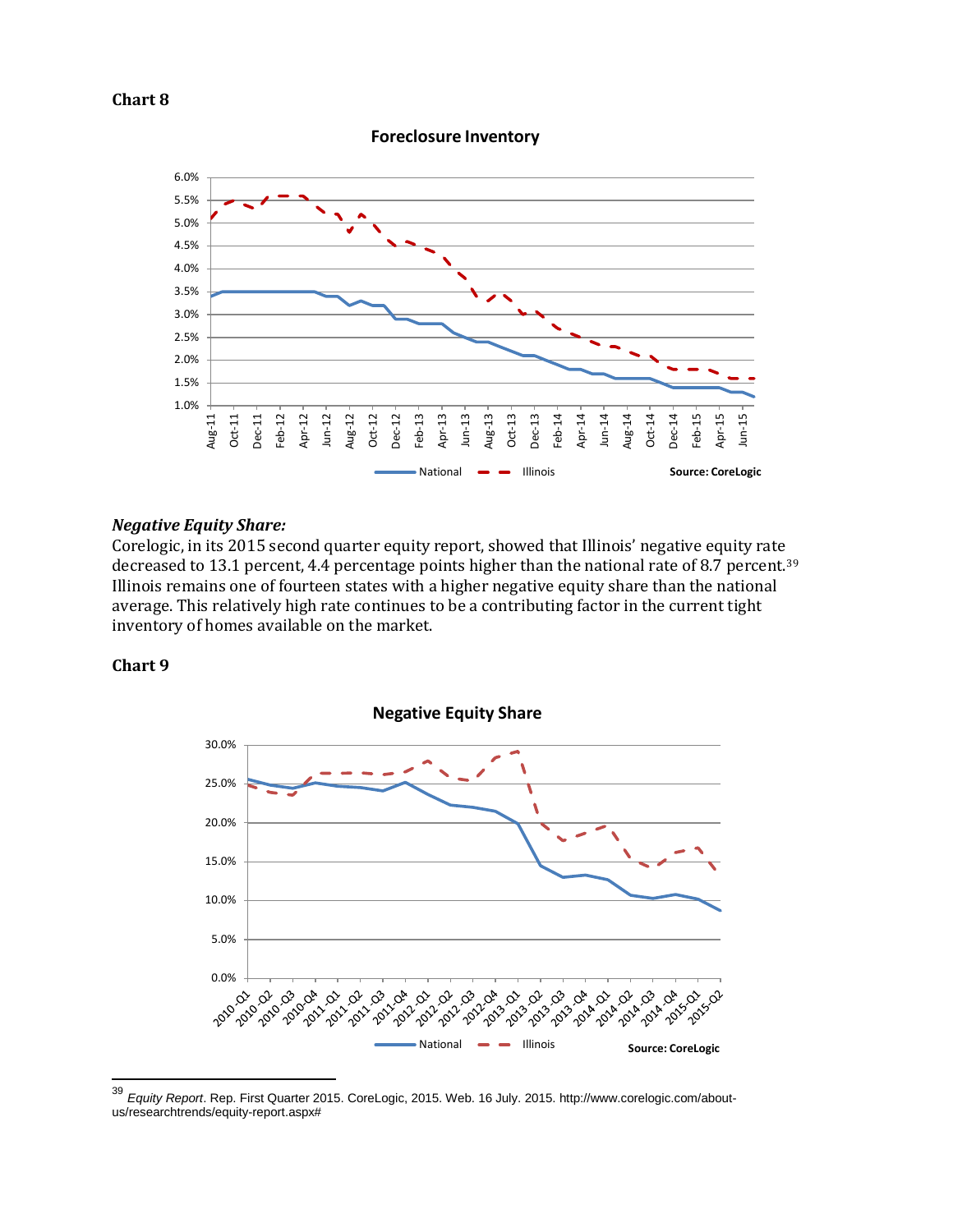| Table A-1. Comparisons with Last Fiscal Year and with IDOR Forecasts        |                               |                                                                   |                         |                          |                                             |          |                                                |                                                                                                                              |          |                  |                  |                                    |
|-----------------------------------------------------------------------------|-------------------------------|-------------------------------------------------------------------|-------------------------|--------------------------|---------------------------------------------|----------|------------------------------------------------|------------------------------------------------------------------------------------------------------------------------------|----------|------------------|------------------|------------------------------------|
|                                                                             |                               | <b>Actual for the Month</b>                                       |                         | Year-to-Date Actual      |                                             |          |                                                | Year-to-Date Forecast vs. Actual                                                                                             |          |                  | Year             |                                    |
| Revenue Source Receipts<br>(millions)                                       | September<br>FY2015<br>Actual | September<br>FY2016<br>Actual                                     | FY 2015<br>Actual<br>PБ | FY 2016<br>Actual<br>ЯZ  | FY 2015<br>2016 vs.<br>YTD FY<br><b>ALD</b> |          | <b>FY 2016 YTD</b><br>Forecasts<br><b>IDOR</b> | vs. YTD IDOR<br><b>YTD FY 2016</b><br>Forecasts                                                                              |          | FY 2014<br>Total | FY 2015<br>Total | Forecast<br>FY 2016<br><b>IDOR</b> |
| Individual Income Tax (All Funds)                                           | \$1,679.4                     | \$1,392.7                                                         | \$4,089.4               | \$3,389.9                | $-$699.5$                                   | $-17.1%$ | \$3,149.3                                      | \$240.6                                                                                                                      | 7.6%     | \$18,387.7       | \$17,682.0       | \$14,644.0                         |
| Corporate Incorne Tax (All Funds)                                           | \$525.8                       | \$392.2                                                           | \$656.2                 | \$502.2                  | $-$154.1$                                   | $-23.5%$ | \$528.7                                        | $-$26.5$                                                                                                                     | $-5.0%$  | \$3,640.0        | \$3,129.1        | \$2,800.0                          |
| Sales Tax (GRFs)                                                            | \$680.4                       | \$686.1                                                           | \$2,034.4               | \$2,051.5                | \$17.1                                      | 0.8%     | \$2,084.5                                      | \$33.0                                                                                                                       | $-1.6%$  | \$7.675.4        | \$8,030.2        | \$8,204.0                          |
| Public Utilities (GRFs)                                                     | \$83.0                        | \$79.8                                                            | \$235.6                 | \$210.9                  | $-524.7$                                    | $-10.5%$ | \$238.9                                        | \$28.0                                                                                                                       | $-11.7%$ | \$1,013.3        | \$1,005.4        | \$1,008.0                          |
| Telecommunications                                                          | \$39.2                        | \$37.7                                                            | \$108.6                 | \$106.6                  | $-51.9$                                     | $-1.8%$  | \$111.8                                        | $-35.1$                                                                                                                      | $-4.6%$  | \$422.3          | \$434.2          | \$435.0                            |
| Electricity                                                                 | \$38.4                        | \$37.0                                                            | \$109.0                 | \$95.1                   | $-$13.9$                                    | $-12.8%$ | \$112.0                                        | \$16.9                                                                                                                       | $-15.1%$ | \$402.5          | \$393.1          | \$405.0                            |
| Gas                                                                         | \$5.4                         | \$5.1                                                             | \$18.0                  | \$9.2                    | $-$ \$8.9                                   | -49.2%   | \$15.2                                         | $-$6.0$                                                                                                                      | $-39.7%$ | \$188.4          | \$178.2          | \$168.0                            |
| Estate Tax (GRF)                                                            | \$19.2                        | \$31.0                                                            | \$83.5                  | \$76.5                   | $-87.0$                                     | $-8.4%$  | \$68.8                                         | \$7.8                                                                                                                        | 11.3%    | \$276.5          | \$333.3          | \$275.0                            |
| Cigarette (All Funds)                                                       | \$80.7                        | \$74.5                                                            | \$226.5                 | \$220.7                  | $-85.8$                                     | $-2.6%$  | \$215.2                                        | \$5.5                                                                                                                        | 2.5%     | \$823.8          | \$825.2          | \$803.0                            |
| <b>Tobacco Products</b>                                                     | \$3.4                         | \$3.4                                                             | \$10.1                  | \$10.1                   | \$0.0                                       | $-0.3%$  | \$11.4                                         | $-51.3$                                                                                                                      | $-11.1%$ | \$36.0           | \$36.8           | \$42.0                             |
| Regular Motor Fuel Tax                                                      | \$111.1                       | \$74.8                                                            | \$277.7                 | \$289.0                  | \$11.3                                      | 4.1%     | \$304.9                                        | \$15.9                                                                                                                       | $-5.2%$  | \$1,157.0        | \$1,171.0        | \$1,187.0                          |
| Motor Fuel - IFTA                                                           | \$0.3                         | \$19.0                                                            | \$12.7                  | \$37.5                   | \$24.8                                      | 195.0%   | \$16.3                                         | \$21.2                                                                                                                       | 130.4%   | \$66.2           | \$51.3           | \$65.0                             |
| Underground Storage Tank                                                    | \$6.0                         | \$7.9                                                             | \$16.4                  | \$21.3                   | \$4.9                                       | 29.8%    | \$17.0                                         | \$4.3                                                                                                                        | 25.0%    | \$70.5           | \$70.7           | \$72.0                             |
| Liquor (GRF)                                                                | \$13.8                        | \$13.2                                                            | \$43.8                  | \$44.0                   | \$0.3                                       | 0.6%     | \$44.1                                         | \$0.0                                                                                                                        | $-0.1%$  | \$164.5          | \$166.8          | \$168.0                            |
| Insumence Iax(GRF)                                                          | \$67.5                        | \$61.3                                                            | \$92.1                  | \$92.5                   | \$0.4                                       | 0.4%     | \$88.6                                         | \$3.9                                                                                                                        | 4.4%     | \$332.6          | \$353.4          | \$340.0                            |
| Corp. Franchise Tax (GRF                                                    | \$22.6                        | \$27.9                                                            | \$52.5                  | \$58.1                   | \$5.6                                       | 10.6%    | \$50.0                                         | \$81                                                                                                                         | 16.1%    | \$202.6          | \$211.0          | \$201.0                            |
| Real Estate Transfer Tax                                                    | \$8.7                         | \$9.8                                                             | \$19.9                  | \$22.8                   | \$2.9                                       | 14.3%    | \$19.0                                         | 5.7                                                                                                                          | 19.7%    | \$56.5           | \$66.            | \$70.0                             |
| Private Vehicle Use Tax (GRF)                                               | \$3.2                         | \$4.3                                                             | \$9.2                   | \$10.5                   | \$1.3                                       | 14.5%    | \$8.4                                          | \$2.2                                                                                                                        | 25.8%    | \$28.9           | \$31.9           | \$29.0                             |
| Hotel Tax (All Funds)                                                       | \$24.6                        | \$29.4                                                            | \$77.                   | \$83.0                   | \$6.0                                       | 7.8%     | \$76.7                                         | \$6.4                                                                                                                        | 8.3%     | \$227.2          | \$256.7          | \$250.0                            |
| Table A-2. Comparisons with House Joint Resolution (HJR) Revenue Forecasts* |                               |                                                                   |                         |                          |                                             |          |                                                |                                                                                                                              |          |                  |                  |                                    |
| Revenue Source Receipts<br>(millions)                                       |                               |                                                                   |                         | FY 2016<br>Actual<br>YТD |                                             |          | <b>HJR Forecasts</b><br><b>FY 2016 YTD</b>     | <b>YTD FY 2016</b><br>Forecasts<br>vs. HJR                                                                                   |          |                  |                  | FY 2016<br>Forecast<br>HJR<br>H    |
| Individual Income Tax (All Funds)                                           |                               |                                                                   |                         |                          |                                             |          |                                                |                                                                                                                              |          |                  |                  |                                    |
| Corporate Income Tax (All Funds)                                            |                               |                                                                   |                         |                          |                                             |          |                                                |                                                                                                                              |          |                  |                  |                                    |
| Sales Tax (GRFs)                                                            |                               |                                                                   |                         |                          |                                             |          |                                                |                                                                                                                              |          |                  |                  |                                    |
| Public Utilities (GRFs)                                                     |                               |                                                                   |                         |                          |                                             |          |                                                | * Until there is an adopted budget for fiscal year 2016, we will have no HJR revenue forecasts to evaluate. Once a budget is |          |                  |                  |                                    |
| Estate Tax (GRF)                                                            |                               | enacted, we will add the adopted revenue forecasts to our report. |                         |                          |                                             |          |                                                |                                                                                                                              |          |                  |                  |                                    |
| Liquor (GRF)                                                                |                               |                                                                   |                         |                          |                                             |          |                                                |                                                                                                                              |          |                  |                  |                                    |
| Insurance Tax (GRFs)                                                        |                               |                                                                   |                         |                          |                                             |          |                                                |                                                                                                                              |          |                  |                  |                                    |
| Corp. Franchise Tax (GRF)                                                   |                               |                                                                   |                         |                          |                                             |          |                                                |                                                                                                                              |          |                  |                  |                                    |
| Private Vehicle Use Tax (GRF)                                               |                               |                                                                   |                         |                          |                                             |          |                                                |                                                                                                                              |          |                  |                  |                                    |

# **Comparison with Last Fiscal Year and IDOR Forecast**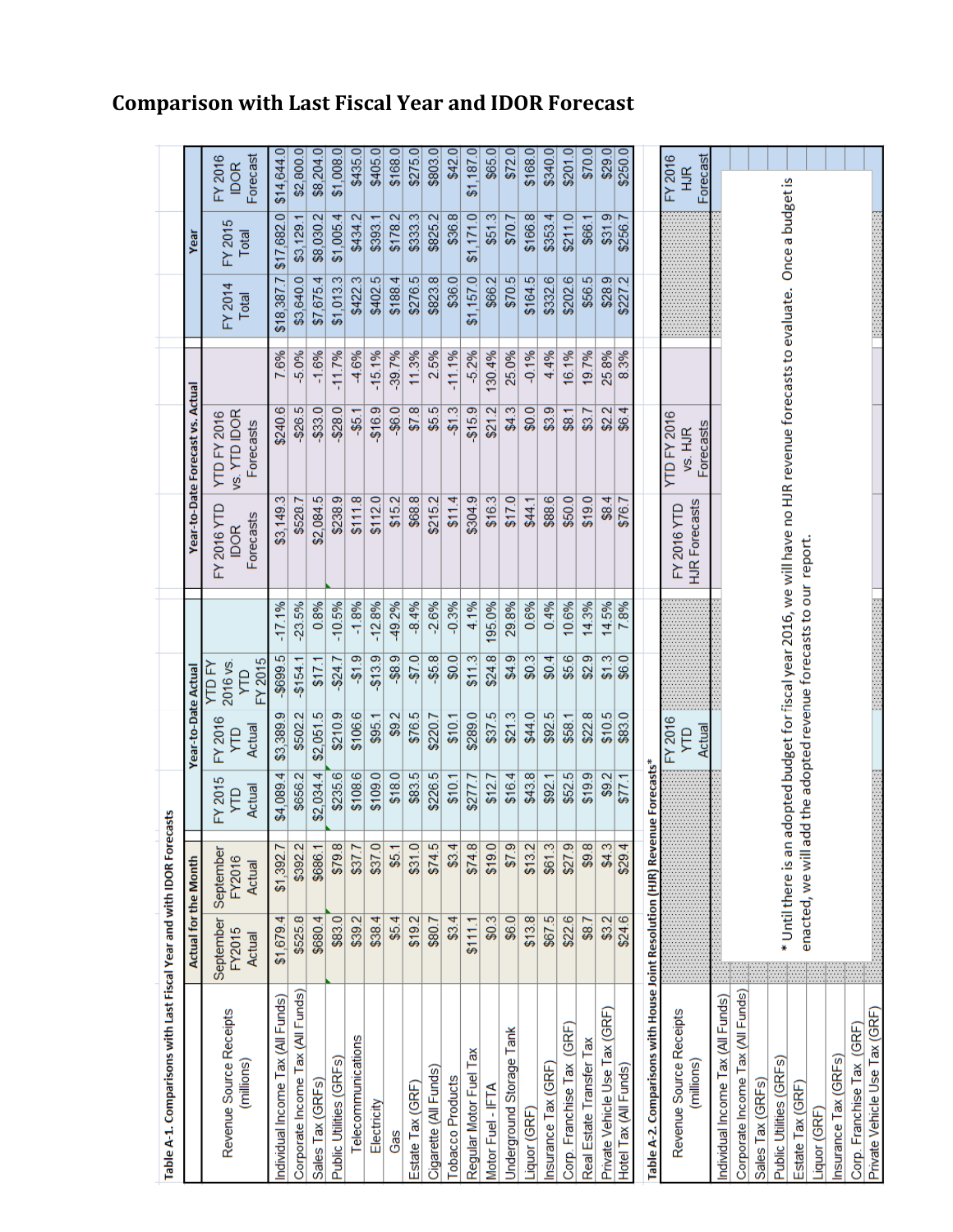# **U.S. and Illinois Employment**

| <b>U.S. &amp; Illinois Labor Market News</b> |           |           |           |                  |             |                         |                         |
|----------------------------------------------|-----------|-----------|-----------|------------------|-------------|-------------------------|-------------------------|
| U.S.                                         | September | August    | September | August           | Change from |                         | Change from year<br>ago |
| (Seasonally adjusted, thousands)             | 2015      | 2015      | 2014      | Number           | Percent     | Number                  | Percent                 |
| <b>LaborForce</b>                            | 156,715   | 157,065   | 155,845   | $-350$           | $-0.2%$     | 870                     | 0.6%                    |
| Employment                                   | 148,800   | 149,036   | 146,607   | -236             | $-0.2%$     | 2.193                   | 1.5%                    |
| Unemployment                                 | 7.915     | 8.029     | 9.237     | $-114$           | $-1.4%$     | $-1,322$                | $-14.3%$                |
| Unemployment Rate                            | 5.1       | 5.1       | 5.9       | 0.0              | 0.0%        | $-0.8$                  | $-13.6%$                |
| Employment/population ratio                  | 59.2      | 59.4      | 59.0      | $-0.2$           | $-0.3%$     | 0.2                     | 0.3%                    |
|                                              |           |           |           |                  |             |                         |                         |
| <b>Illinois</b>                              | August    | July      | August    | Change from July |             | Change from year<br>ago |                         |
| (Seasonally adjusted)                        | 2015      | 2015      | 2014      | Number           | Percent     | Number                  | Percent                 |
| <b>LaborForce</b>                            | 6.492.770 | 6,488,721 | 6,510,308 | 4.049            | 0.1%        | $-17.538$               | $-0.3%$                 |
| Employment                                   | 6.130.292 | 6,115,076 | 6,086,038 | 15.216           | 0.2%        | 44.254                  | 0.7%                    |
| Unemployment                                 | 362.478   | 373.645   | 424.270   | $-11.167$        | $-3.0%$     | $-61.792$               | $-14.6%$                |
| Unemployment Rate                            | 5.6       | 5.8       | 6.5       | $-0.2$           | $-3.4%$     | $-0.9$                  | $-13.8%$                |
| Employment/population ratio                  | 0.48      | 0.47      | 0.47      | 0.0              | 0.2%        | 0.0                     | 0.7%                    |
|                                              |           |           |           |                  |             |                         |                         |

Source: Bureau of Labor Statistics, Illinois Department of Employment Security (Household survey data), IHS-Global Insight.

| Illinois wage and salary employment                                                                 |           |           |           |                  |         |          |                  |
|-----------------------------------------------------------------------------------------------------|-----------|-----------|-----------|------------------|---------|----------|------------------|
|                                                                                                     |           |           |           |                  |         |          | Change from year |
| <b>Industry Title</b>                                                                               | August    | july      | August    | Change from July |         |          | ago              |
|                                                                                                     | 2015      | 2015      | 2014      | Number           | Percent | Number   | Percent          |
| <b>Total Nonfarm</b>                                                                                | 5,920,400 | 5,921,300 | 5,879,200 | -900             | 0.0%    | 41.200   | 0.7%             |
| Mining                                                                                              | 9.200     | 9.300     | 10,100    | $-100$           | $-1.1%$ | -900     | -8.9%            |
| Construction                                                                                        | 209,600   | 211,500   | 203.200   | $-1.900$         | $-0.9%$ | 6.400    | 3.1%             |
| Manufacturing                                                                                       | 571.200   | 573.400   | 578,300   | $-2.200$         | $-0.4%$ | $-7.100$ | $-1.2%$          |
| Trade, Transportation, & Utilities                                                                  | 1,188,400 | 1,190,500 | 1,178,300 | $-2.100$         | $-0.2%$ | 10,100   | 0.9%             |
| Information                                                                                         | 97.500    | 98,300    | 99,600    | -800             | $-0.8%$ | $-2.100$ | $-2.1%$          |
| <b>Financial Activities</b>                                                                         | 371,500   | 368,900   | 370.700   | 2.600            | 0.7%    | 800      | 0.2%             |
| Professional and Business Services                                                                  | 933.300   | 932.000   | 918,800   | 1.300            | 0.1%    | 14,500   | 1.6%             |
| Educational and Health Services                                                                     | 898,700   | 896.300   | 885,200   | 2.400            | 0.3%    | 13,500   | 1.5%             |
| Leisure and Hospitality                                                                             | 562.200   | 562,700   | 554.700   | -500             | $-0.1%$ | 7.500    | 1.4%             |
| <b>Other Services</b>                                                                               | 251.300   | 249.500   | 252,000   | 1,800            | 0.7%    | -700     | $-0.3%$          |
| Government                                                                                          | 827.500   | 828,900   | 828,300   | $-1.400$         | $-0.2%$ | -800     | $-0.1%$          |
| Source: Bureau of Labor Statistics, Illinois Department of Employment Security (Establishment data) |           |           |           |                  |         |          |                  |